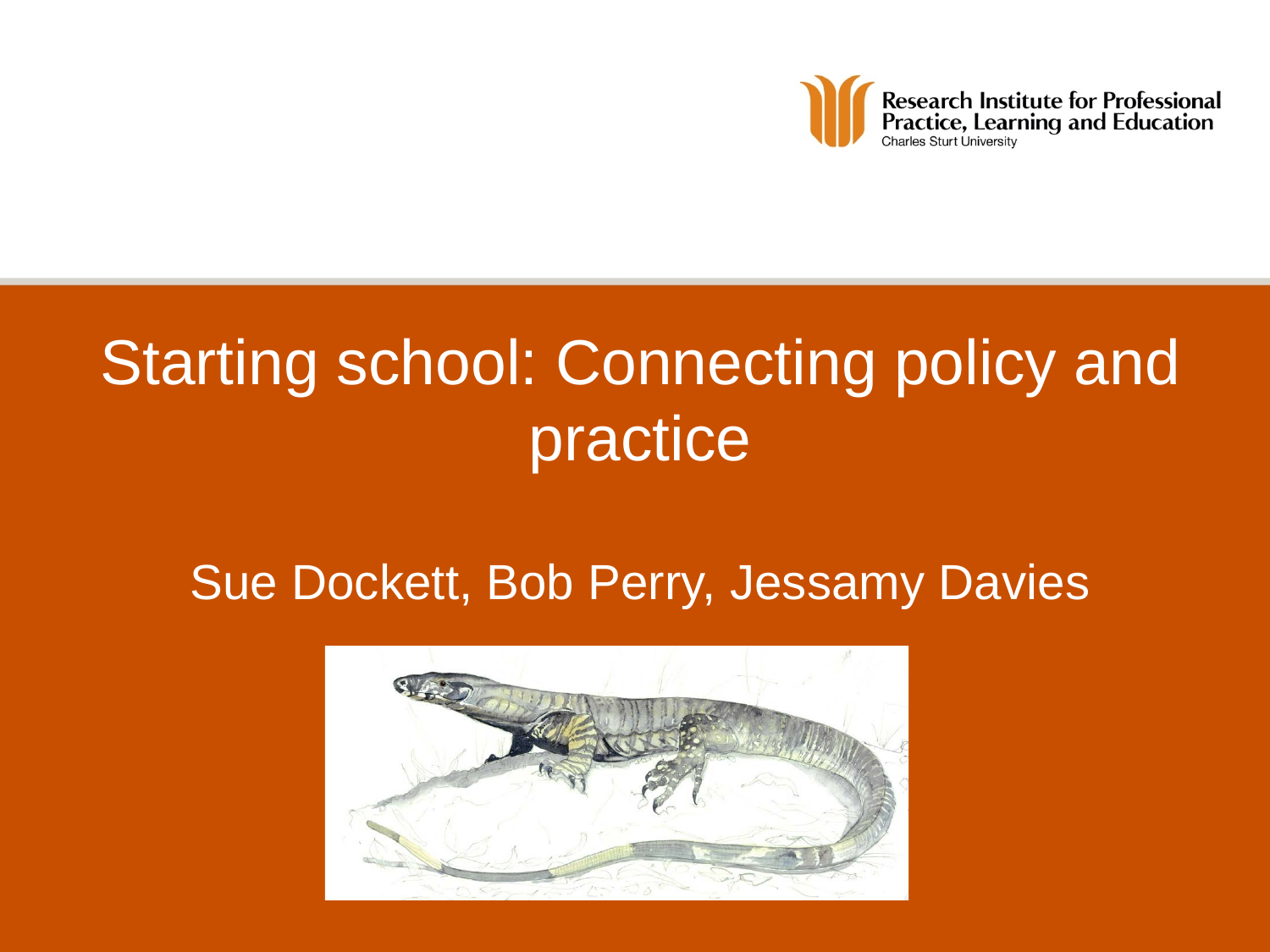

### **Overview**

#### • Introduction to the project

- team, aims, background, approach
- Sharing preliminary results
	- Phase 1: initiating policy
	- Phase 2: interpreting policy
	- Phase 3: implementing policy
		- Practitioner survey
		- Networks
- Seeking feedback
	- Small group discussions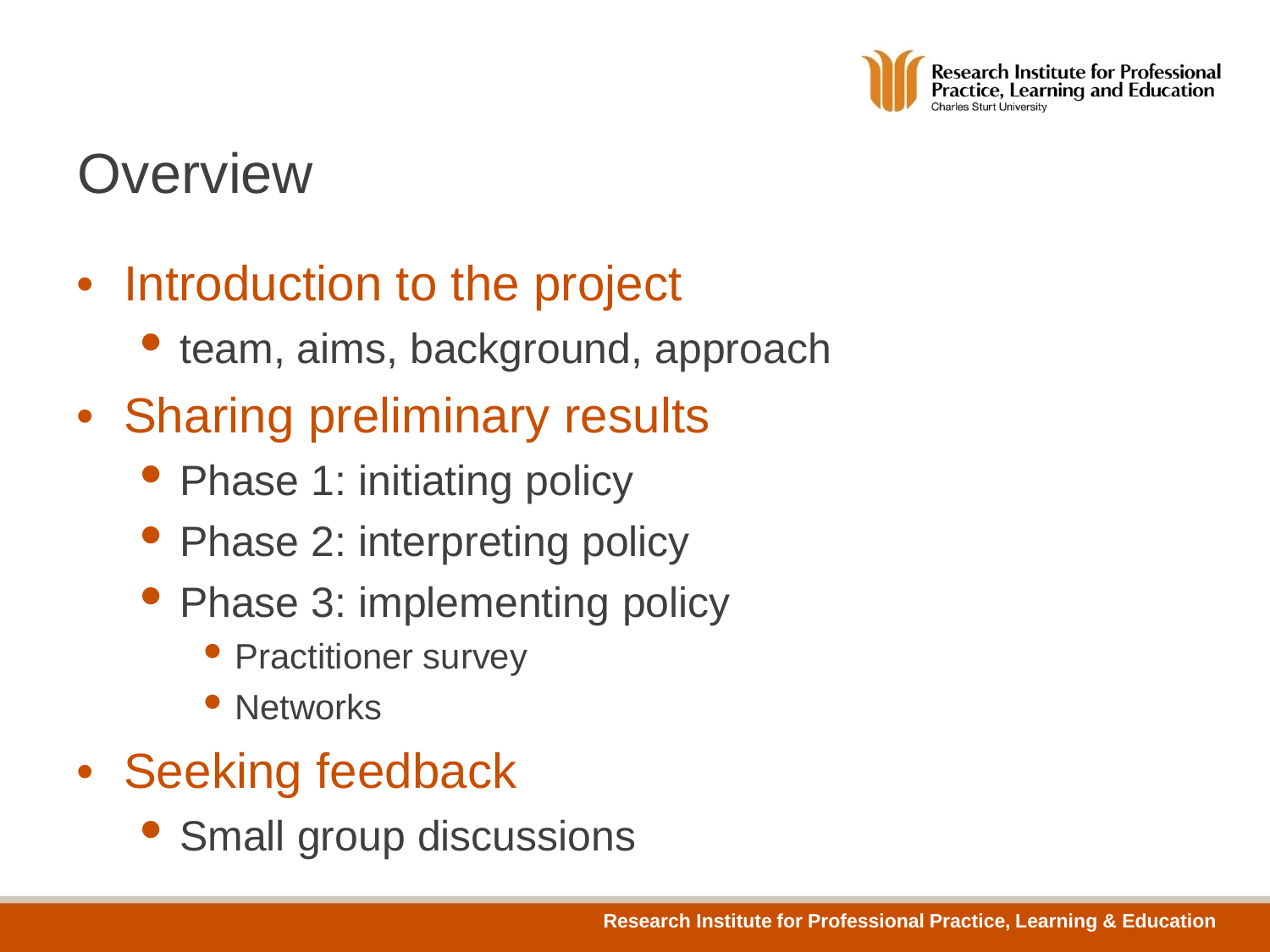

# Continuity and change as children start school

- Australian Research Council Discovery Grant DP130104276
- The research team: Sue Dockett, Bob Perry, Jessamy Davies, Paige Lee, Kathryn Hopps, Emma Kearney, Natasha Hard, Elspeth Harley
- Key Australian project in the international research alliance Pedagogies of Educational Transition (POET) supported by EU and associated funds.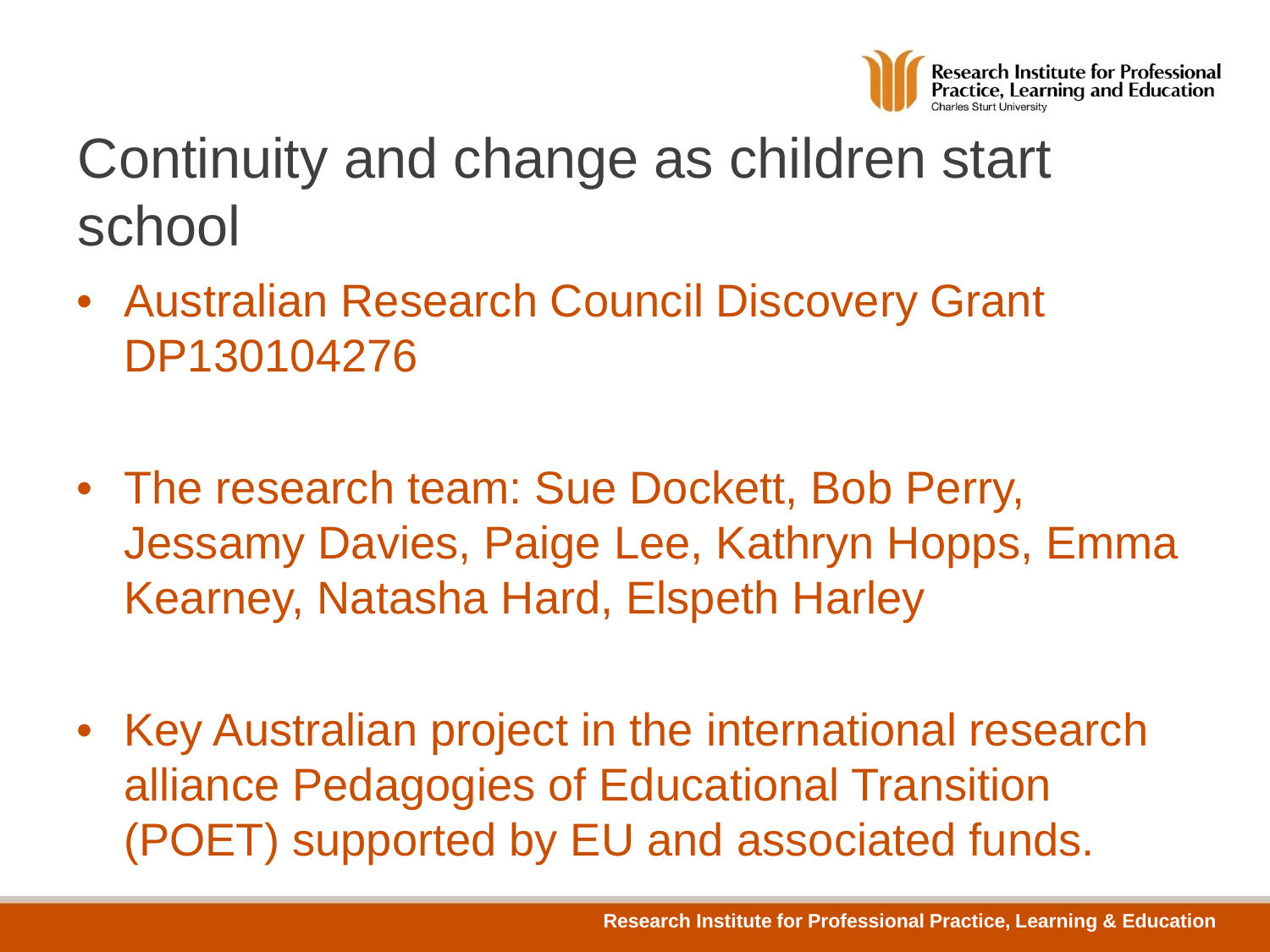

# Continuity and change as children start school: Context

- Increasing worldwide attention to early childhood education (0-8 years)
- Raft of early childhood reforms including the *Early Years Learning Framework*
- Development of the *Australian Curriculum*
- Transition to school creates the space where different contexts, systems, curricula, philosophies and approaches meet and where educators generate new pedagogies as they engage with these differences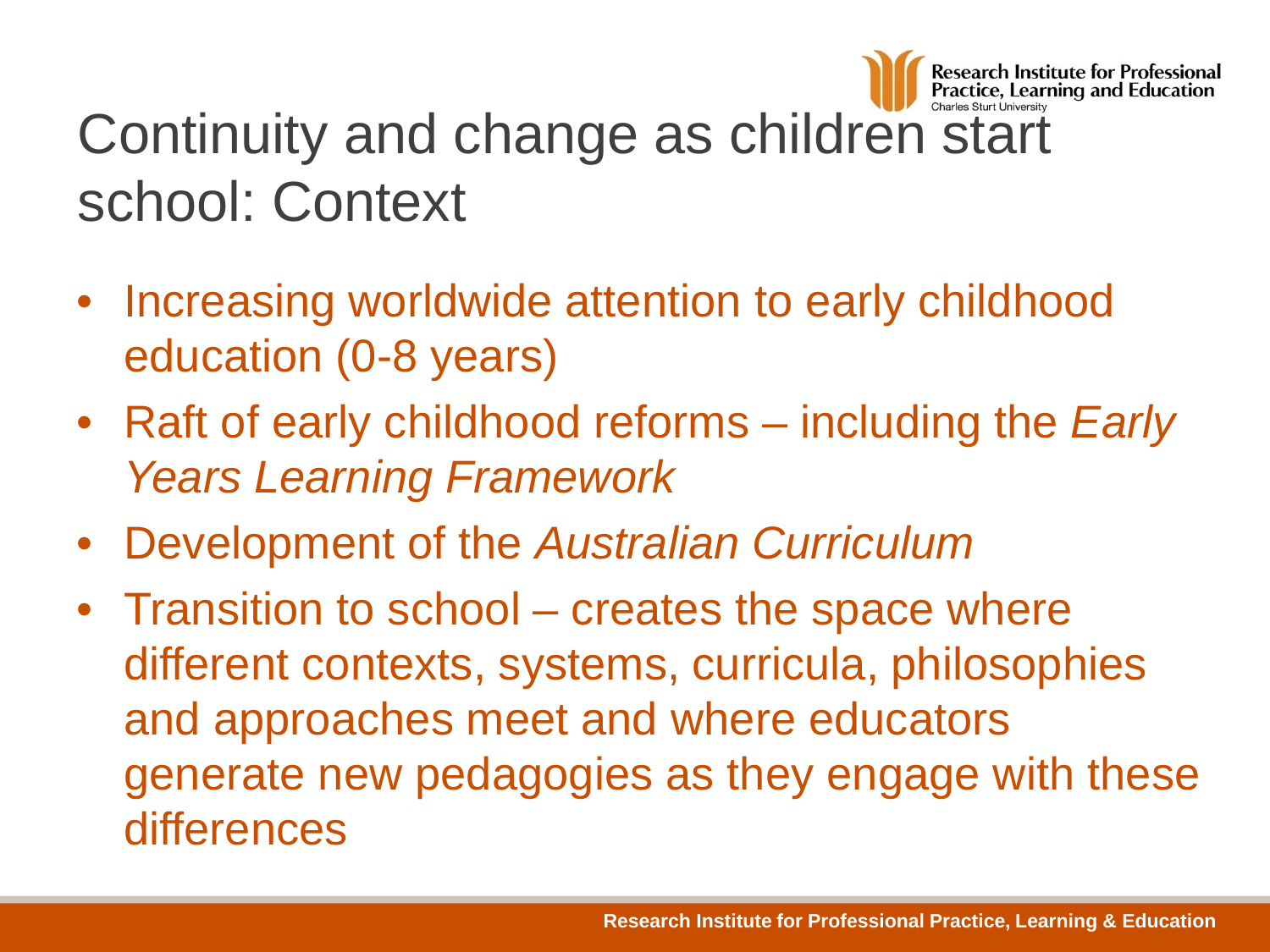

# Project aims:

- 1. To analyse the policy-to-practice context of the introduction of two new approaches to curriculum for early childhood education in Australia, with a particular focus on the transition to school.
- 2. To interrogate pedagogies of educational transition in order to provide practice-based evidence to inform the transition to school intentions of the two curriculum approaches.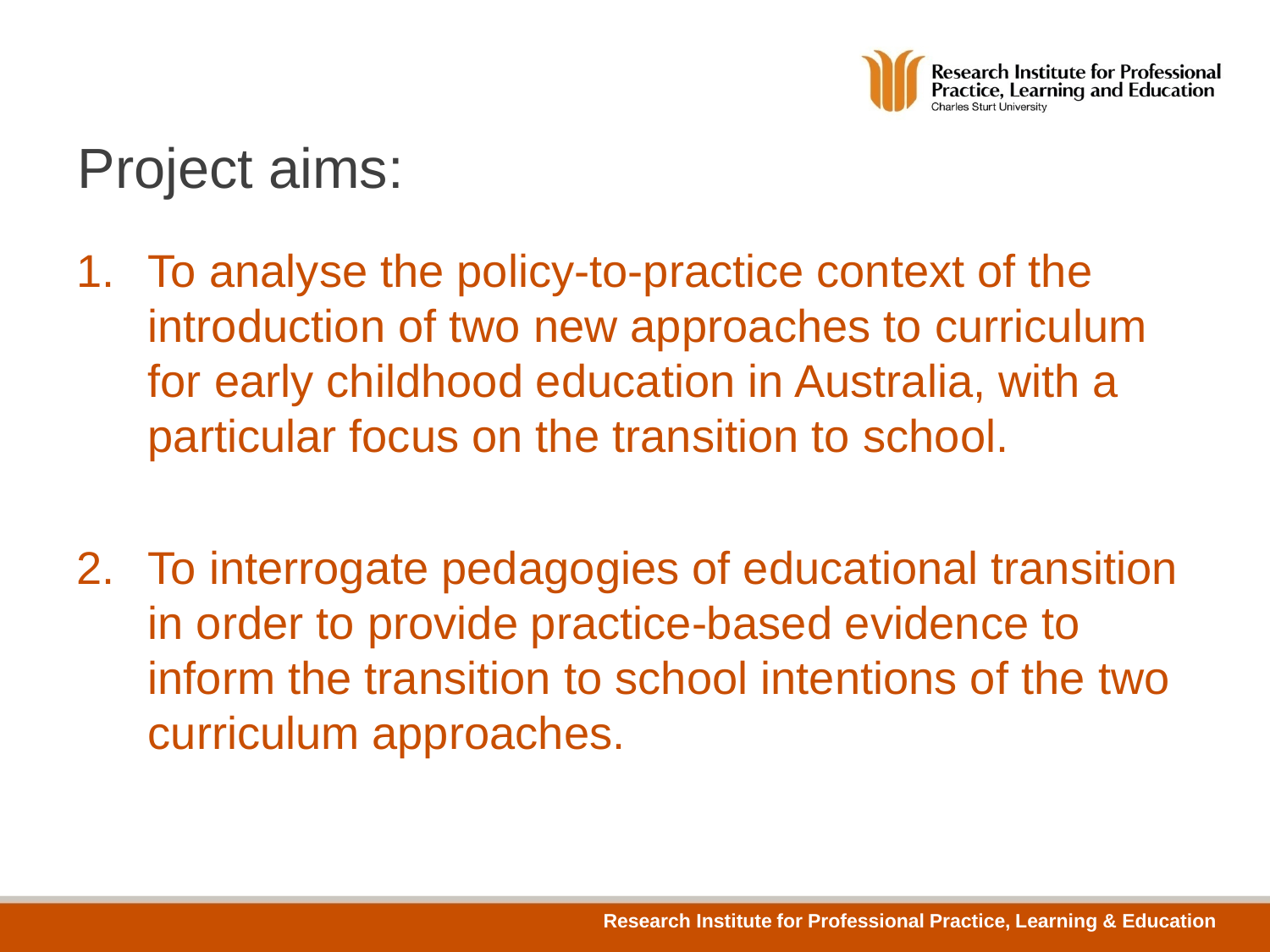

# Why?

While comparing the two documents provides an important basis for examining approaches to transition, Bowe, Ball and Gold (1992, p. 13) caution that 'policy does not end with the legislative moment'.

Rather, curriculum implementation involves ongoing interpretation and re-interpretation of these documents, as educators adopt, adapt and sometimes reject elements of the policy texts. Perceived tension influences implementation.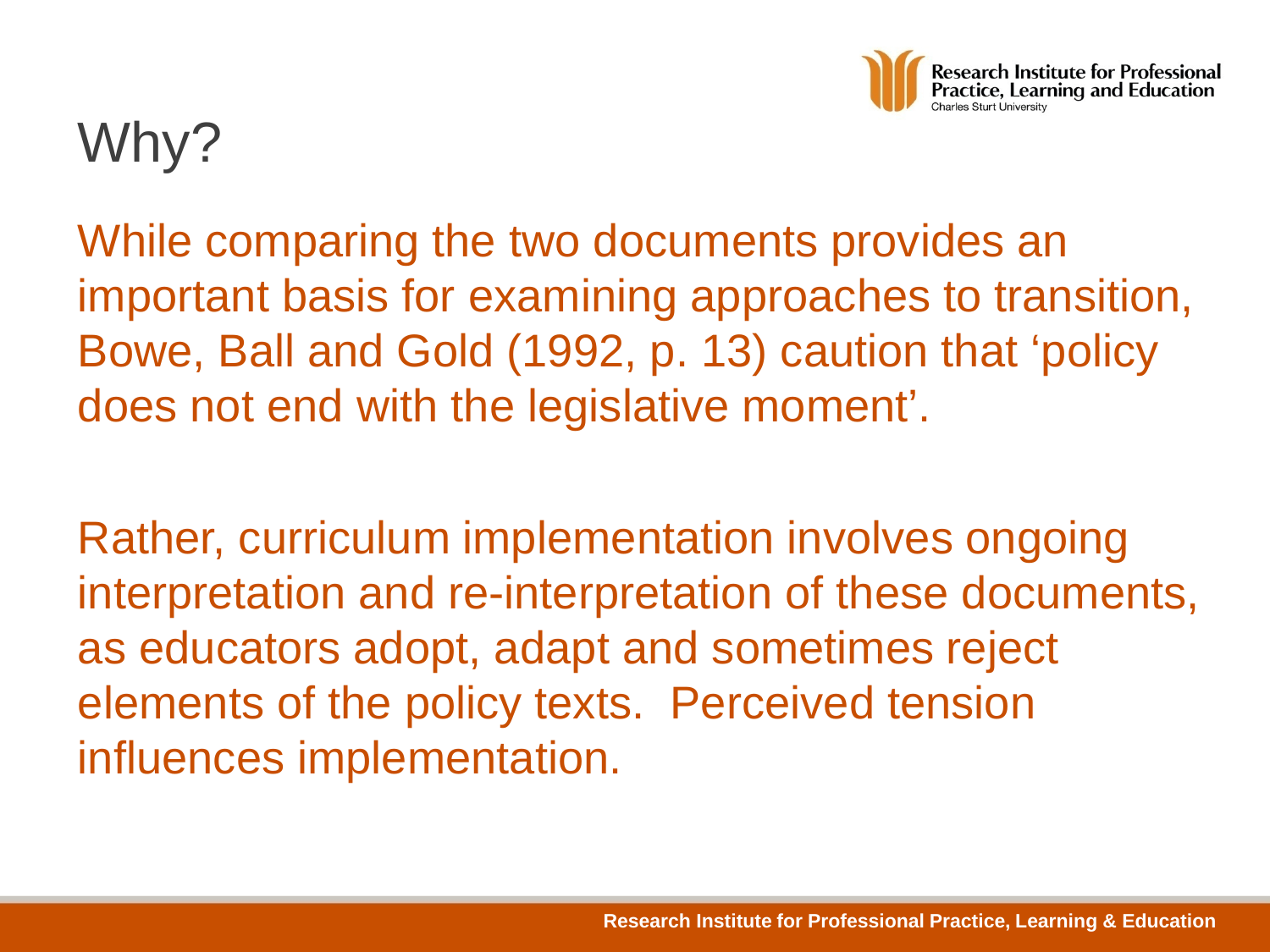

# Conceptual frameworks

- Bioecological systems theory (Bronfenbrenner & Morris, 2006)
	- Focus on person, process, contexts and time elements
- Policy-trajectory models (Ball, 1993, 1994)
	- Focus on different spheres of influence in policy initiation, interpretation and implementation
- Practice-based research (Potter & Quill, 2006)
	- Focus on what happens in practice and how this informs policy as well as practice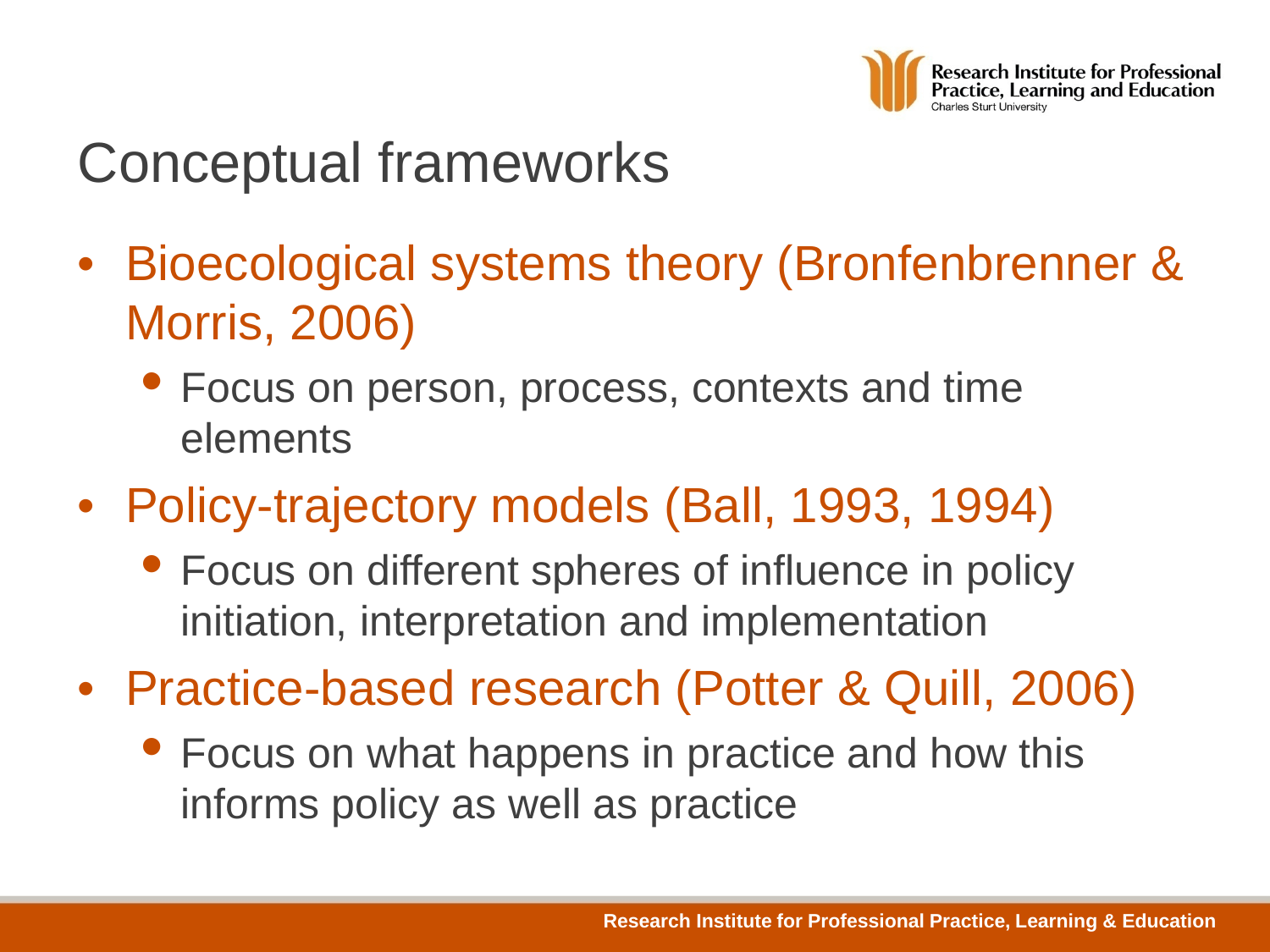

# Policy trajectory model

Identifies and examines three different levels in the development and implementation of policy and practice in educational transitions:

- the context of influence (where policy is **initiated** and policy discourses constructed);
- the context of policy text production (where policy related to **interpretation** is created); and
- the context of practice (locations in which policy is interpreted and reinterpreted by educators as it is **implemented** in practice).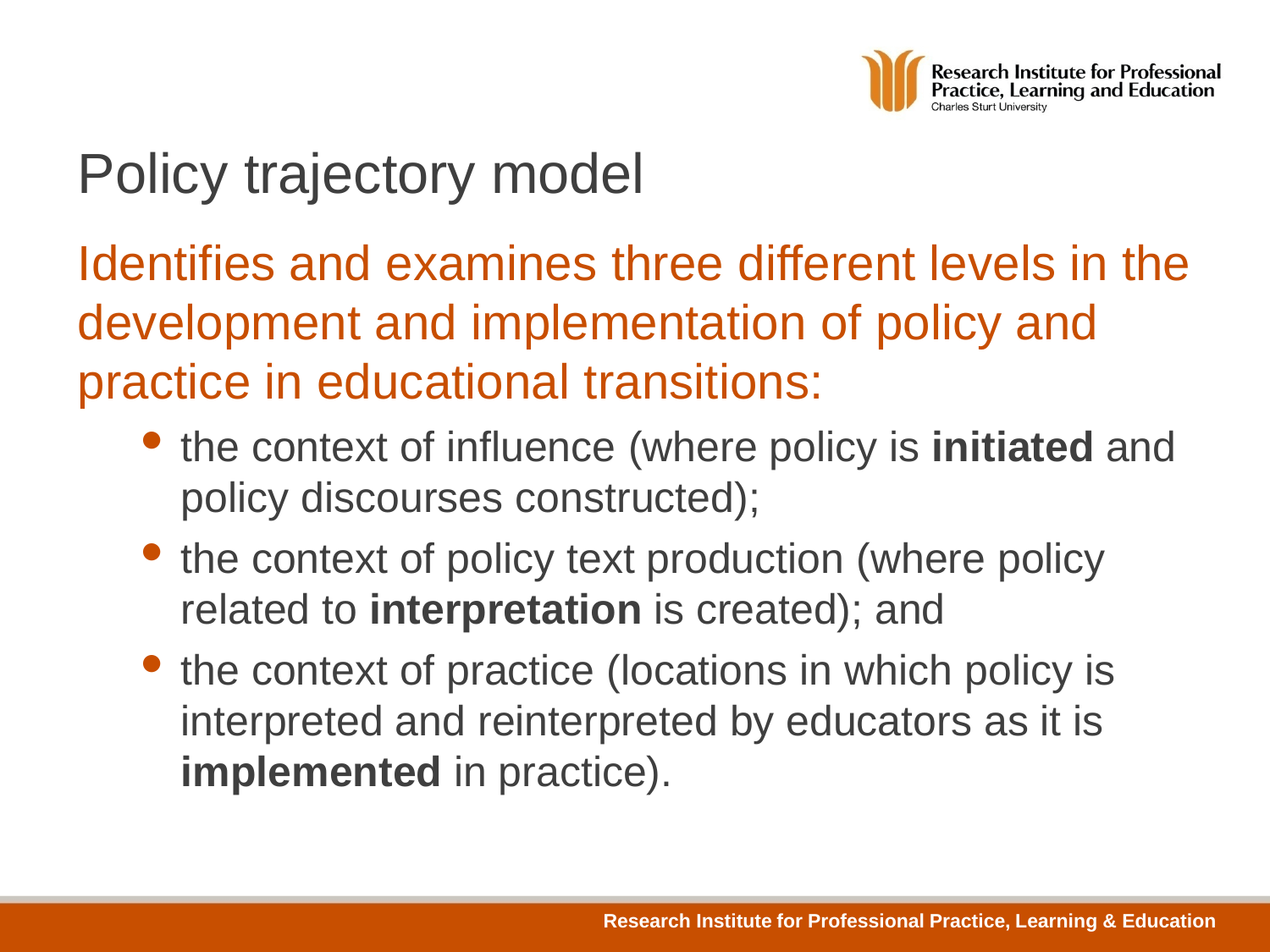

# In this project, these are represented by:

- national early childhood education reform agenda particularly the EYLF – and the impetus for the Australian Curriculum
- state/territory and organisational/systems approaches and guidelines to promote implementation of the curriculum approaches; and
- local educational practice as educators implement the new curriculum approaches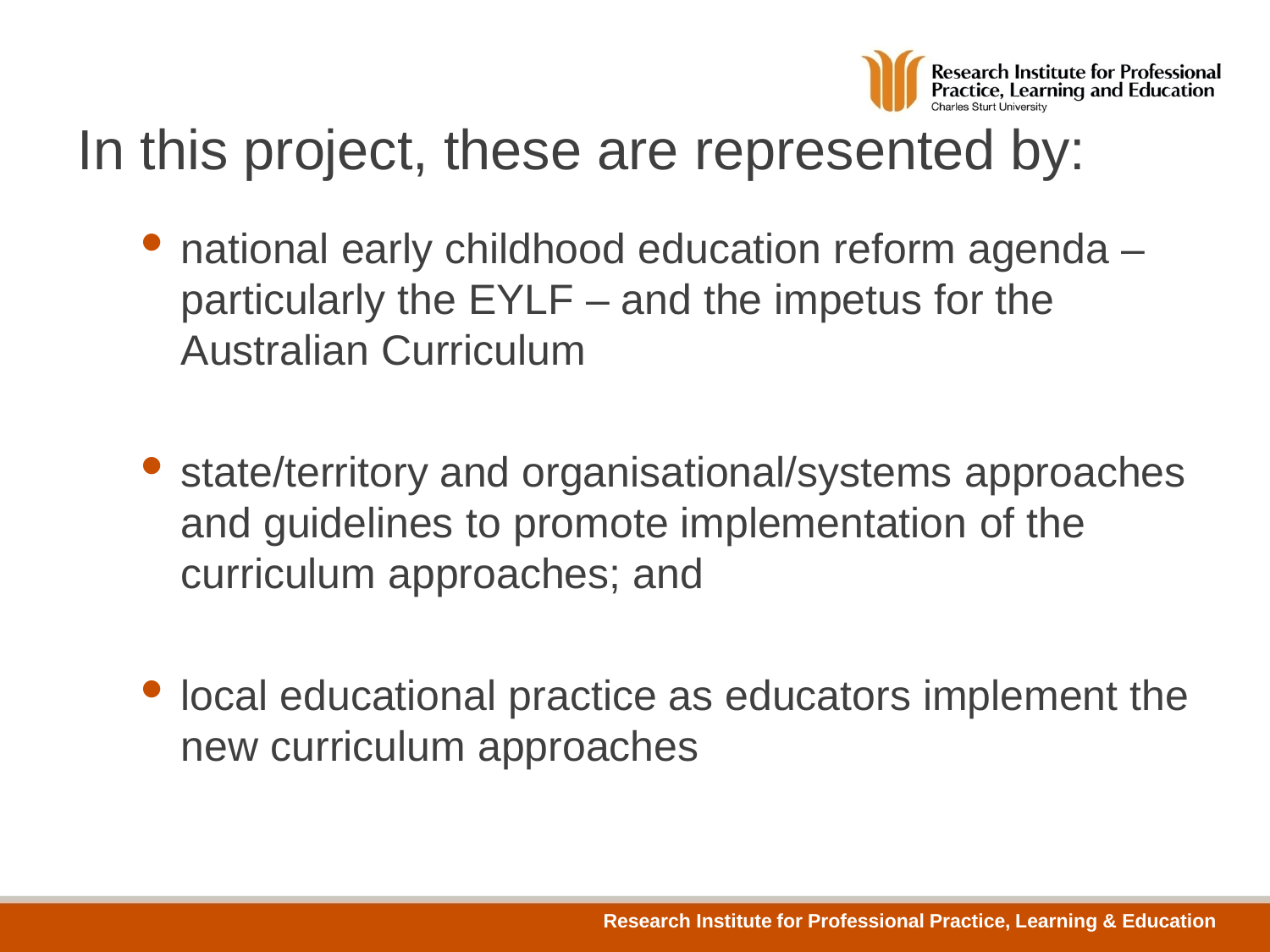

# Analysis using this model:

- recognises that while statutory frameworks set out expected standards, various interpretations of these occur at different levels, as non-statutory guidance promotes particular pedagogical approaches or strategies;
- acknowledges that tensions occur at multiple levels in policy development as 'policies evolve, change and decay through time and space' (Ball, 2006, p. 17);
- highlights the political nature of both policy and practice; and
- positions policy as an interactive, interpretive process, rather than a linear, or top-down, process.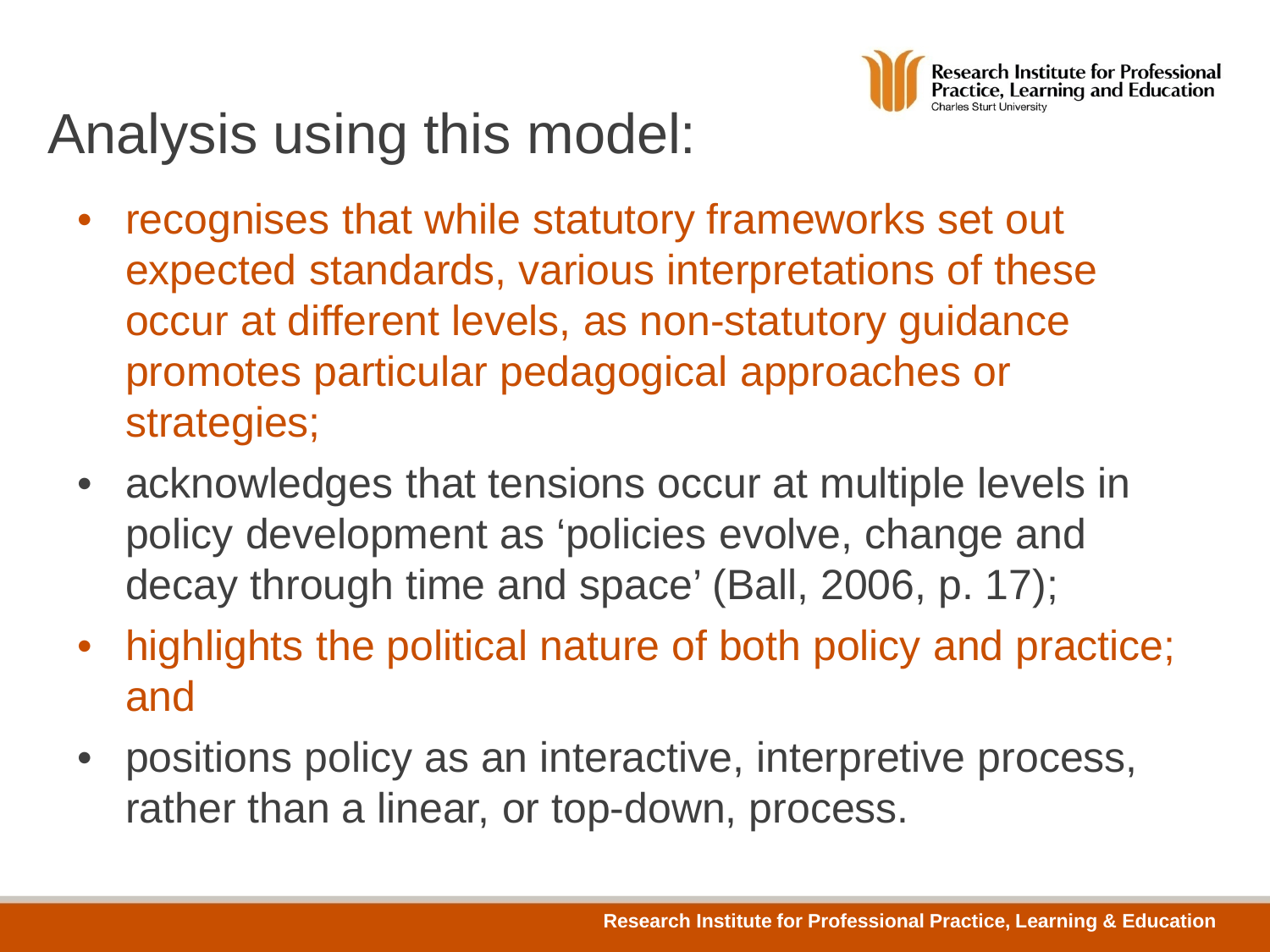

# In this presentation:

#### Context of initiation:

- what are the policy contexts for the EYLF and AC?
- what references are made to transition?

#### Context of interpretation:

• what happens at systems/organisational levels?

#### Context of implementation:

- how do educators think about starting school
- how do professional networks support implementation?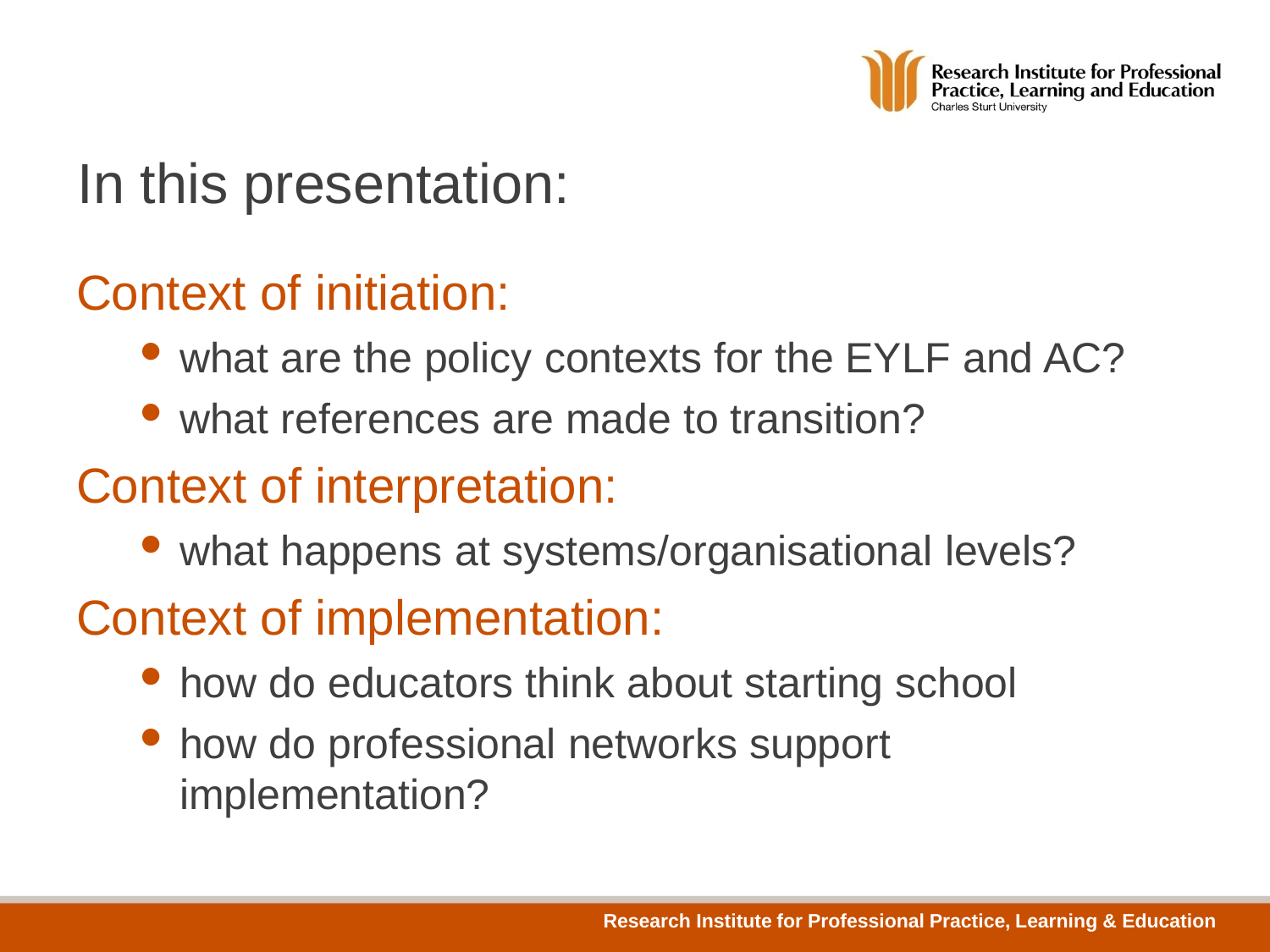

## **Methods**

- Phase 1: interviews with policy elites; document analysis
- Phase 2: interviews with policy elites; document analysis
- Phase 3: national survey; identification of professional networks supporting transition to school; site visits and participation in network meetings
- Search conference seeking your input.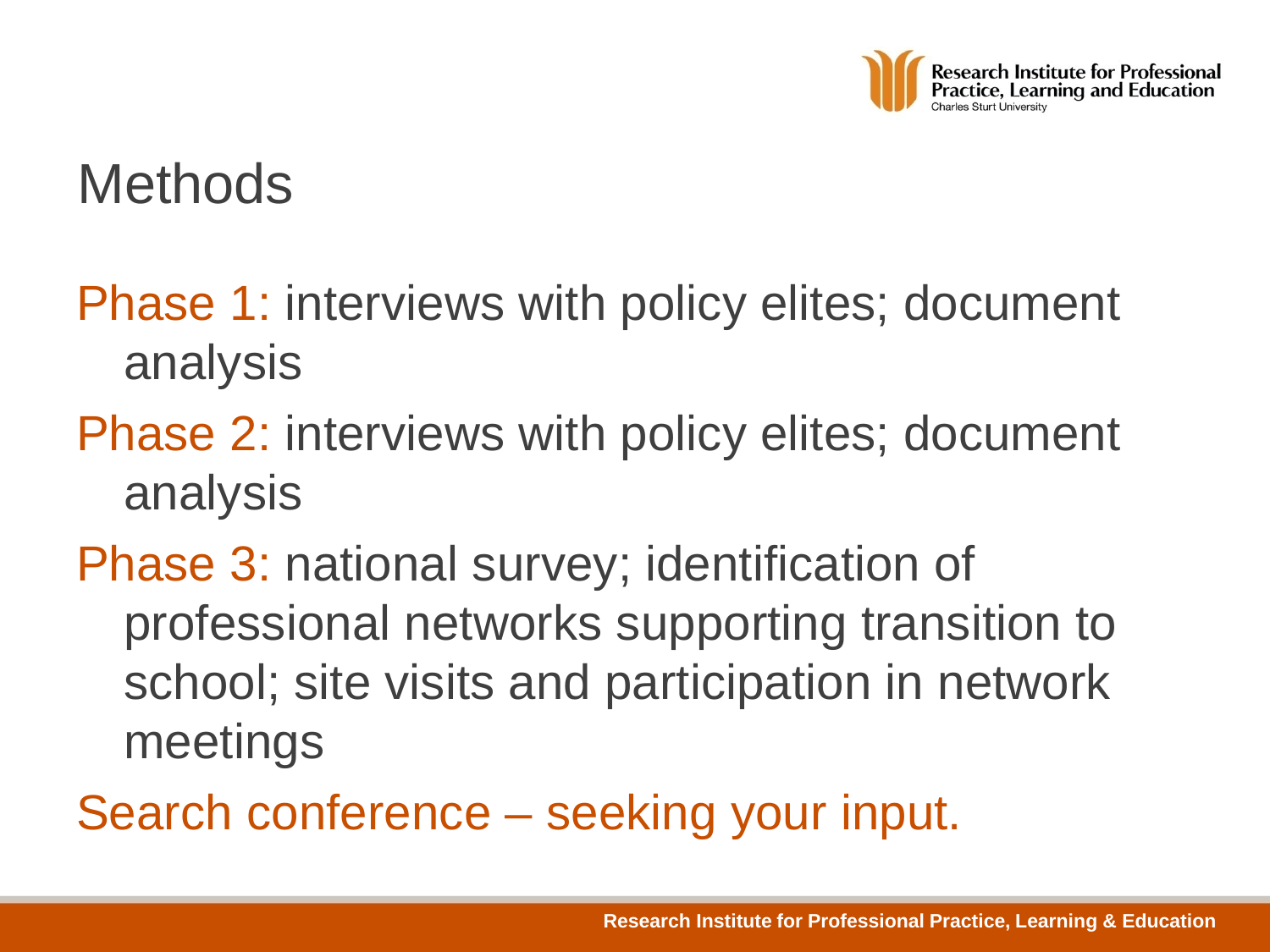

# Phase 1: initiating policy

- Interviews with 29 'policy elites' with roles in some way connected with policy development of EYLF/AC
	- 6 people declined invitation to participate
	- Difficult to locate all those who may have been involved
- Focal point from 2007 and moves to develop EYLF and AC
- Interviews conducted 2013-2014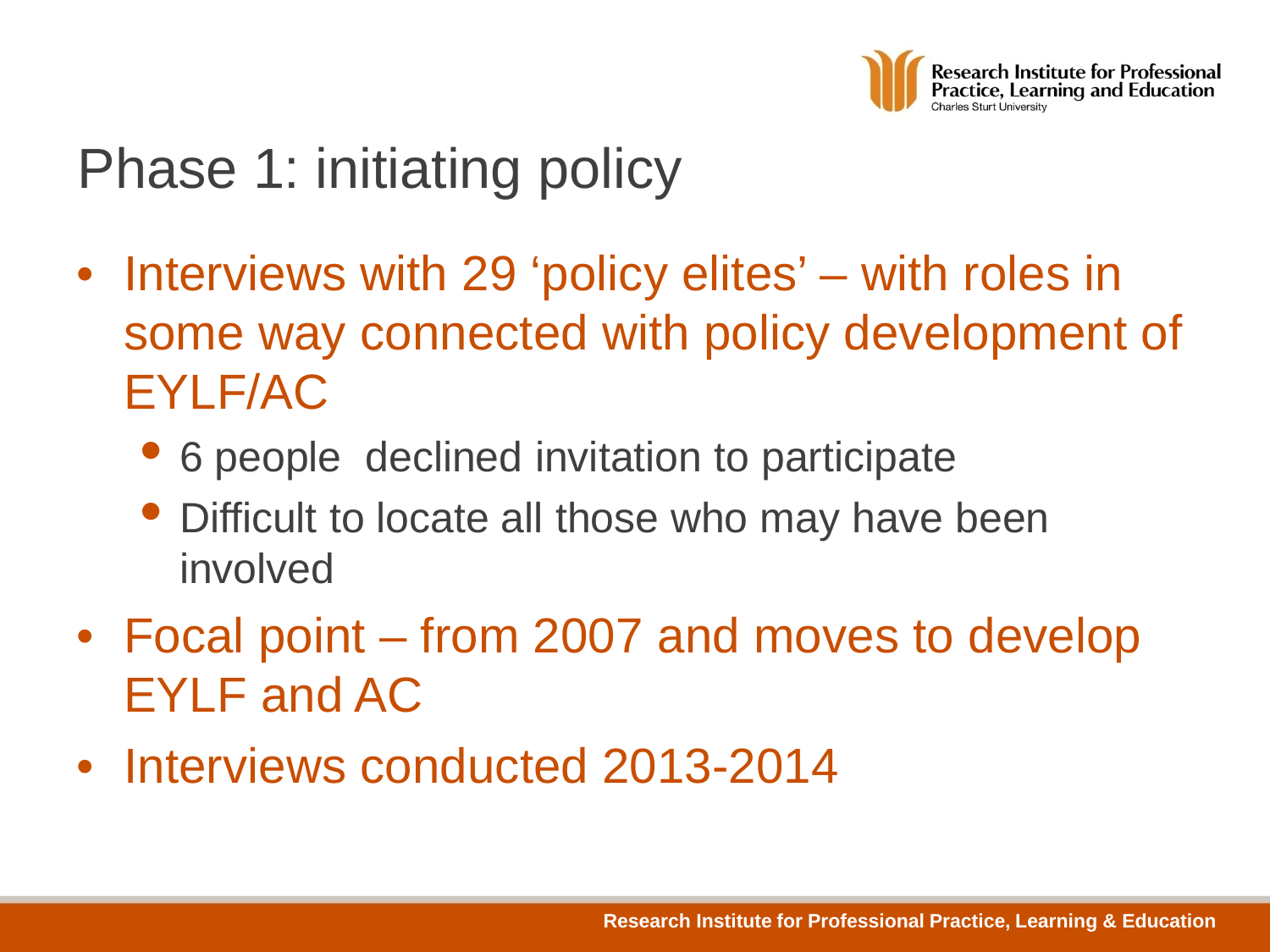

## What we asked...

- Their roles/involvement in policy development
- Policy changes in early childhood education (0-8) years) in the last 10 years and the drivers for these
- Broad outcomes of policy changes for early childhood education
- Place of transition to school in policy
- Changes to practice as a result of changes in policy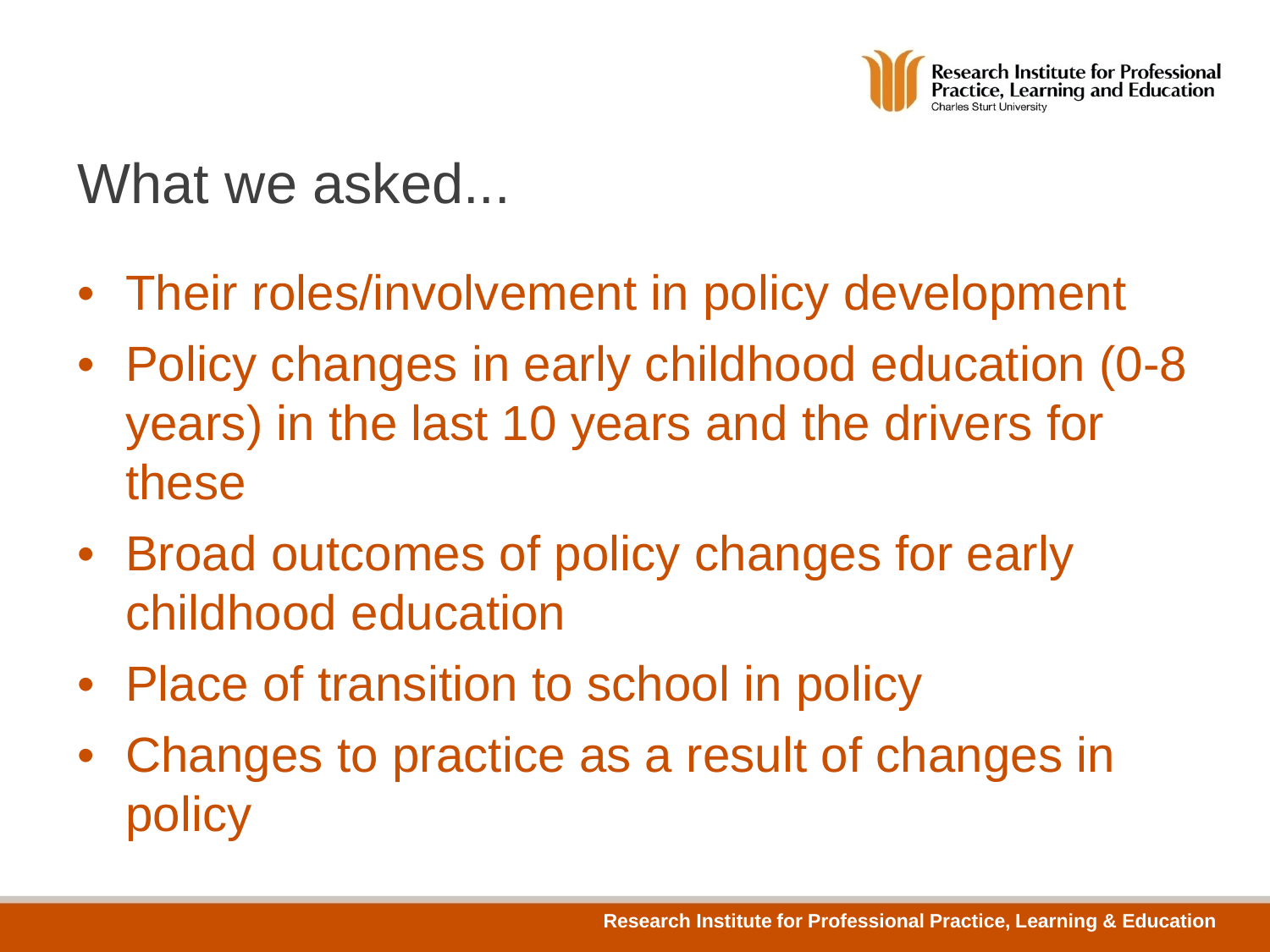

## For both curriculum approaches:

- *so there's a national effort, that means there are conversations going on across the country.*
- *it was very complex work…everything had to be negotiated with the states and territories…and we had a field that hadn't … really worked together before.*
- *It's about equity…making sure all children …wherever they are…have the opportunity to access high quality education*
- *It was a really ambitious change agenda and it required a massive effort to move to a national system…*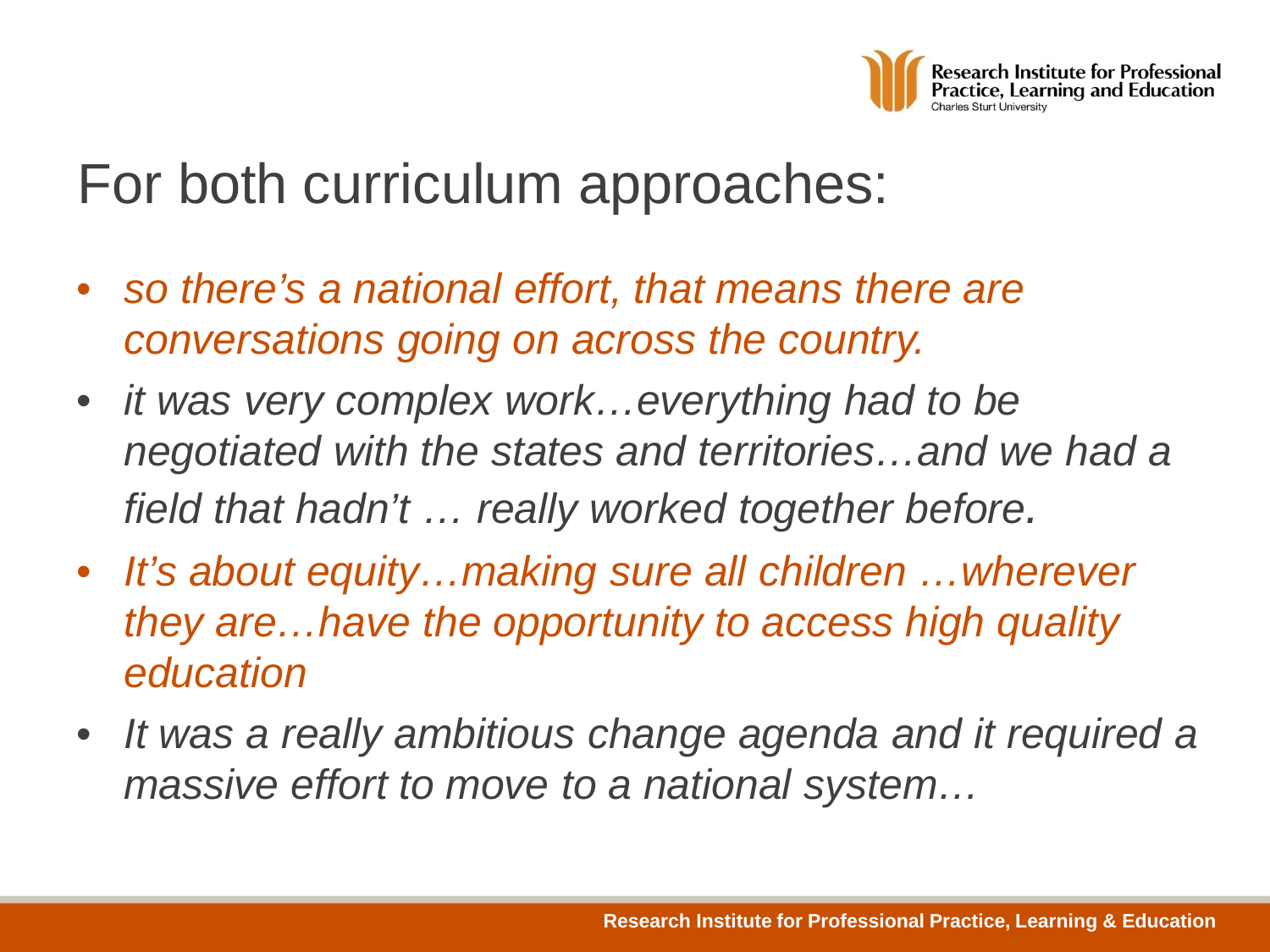

# Policy drivers: Early Years Learning Framework

- International comparisons *we didn't come out looking very good* in OECD reports
- Overseas research was influential
	- Abecedarian,
	- Perry High/Scope,
	- brain research (Fraser Mustard)
	- Heckman's economic argument
- Awareness of overseas experience *our time in the sun; sense of urgency*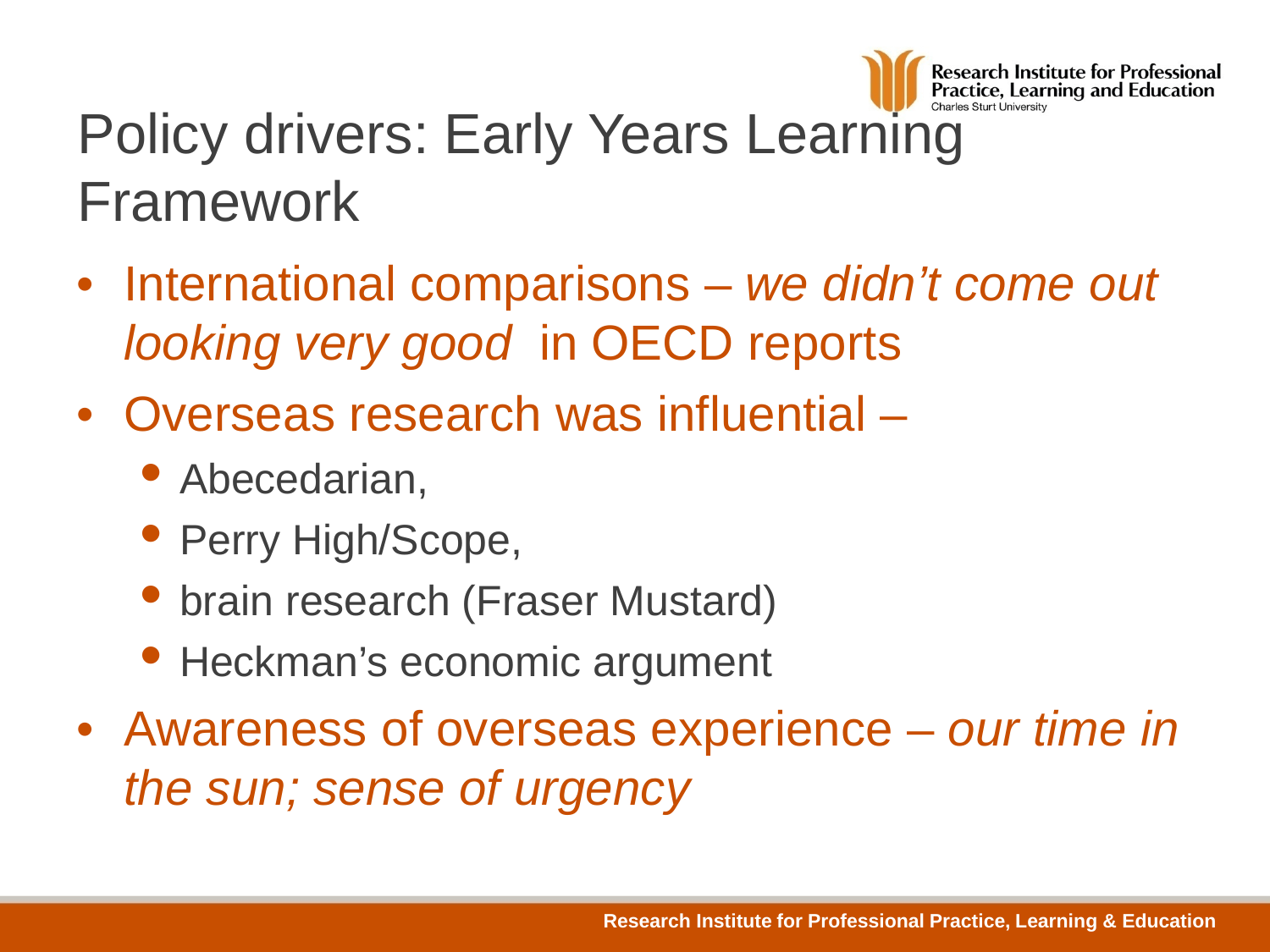

## National drivers:

- *There wasn't much of a research base in Australia* …
- Human capital agenda productivity
- Equity argument
- Reinvigorated COAG processes
- Market issues ABC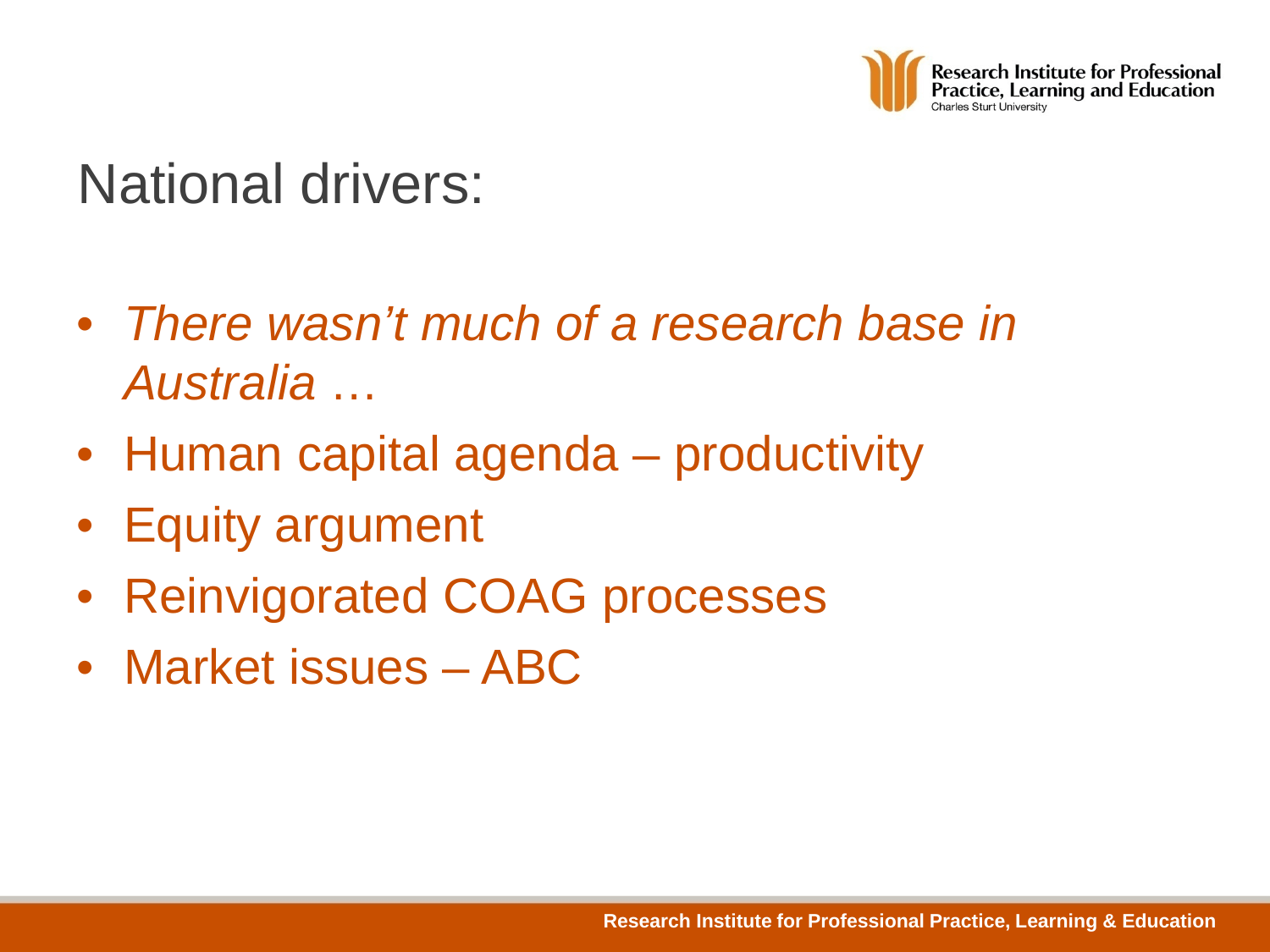

Changes in early childhood education:

- Part of a larger whole *extensive reform package*
- *Enhanced professionalism* across sector
- Moves to greater cohesion across sector helping to *build the integrity of the field*
- Support for *national consistency*  e.g. preschool; child care; approaches to quality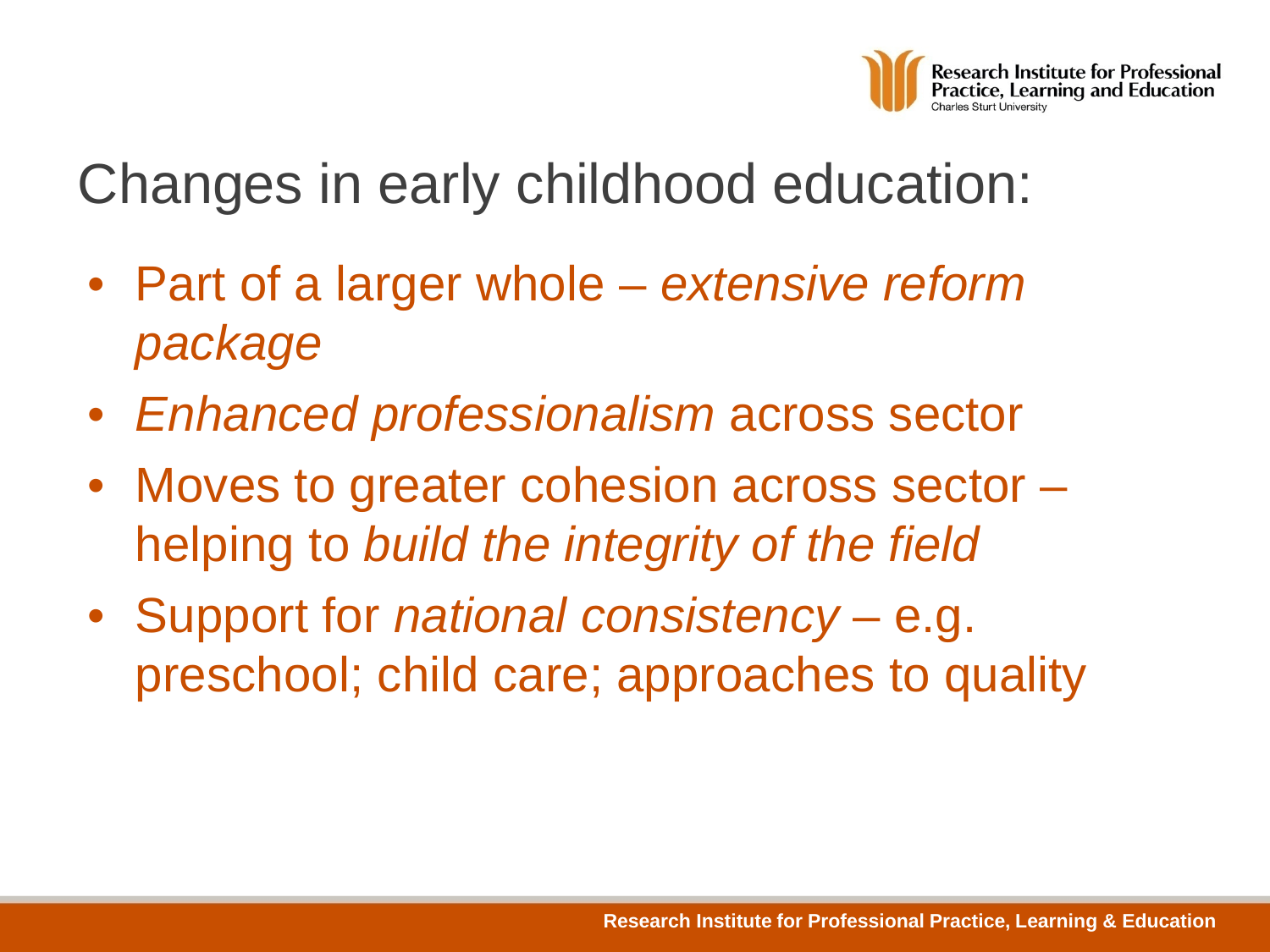

## Policy drivers: Australian Curriculum

- Impetus from COAG National Education Agreement and establishment of ACARA
- Tensions state and territory responsibilities in the contexts of a national curriculum
- A *long lead time*…staged development and implementation
- International comparisons *competing against ourselves*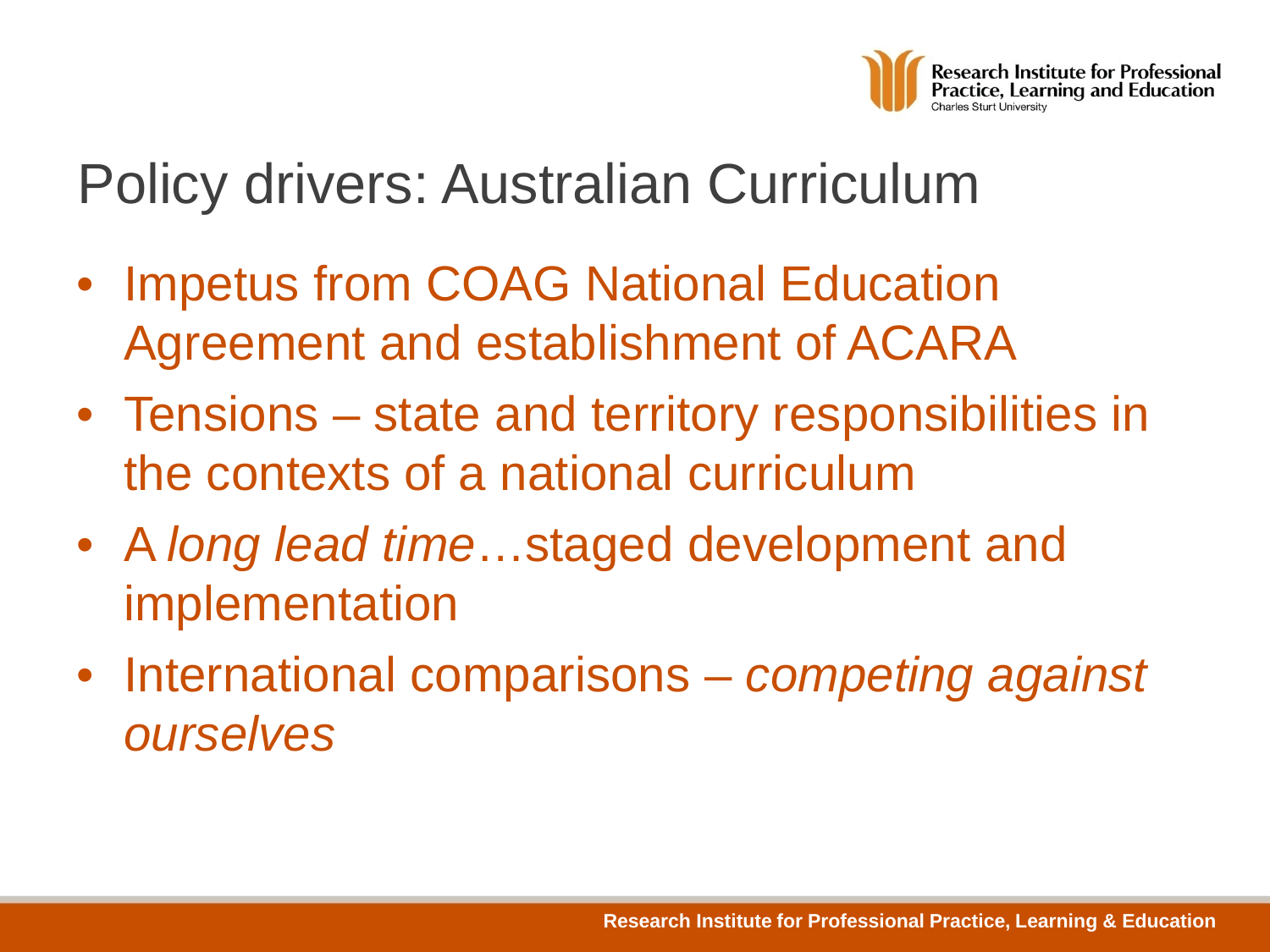

# Policy drivers: Australian Curriculum

- National influences *accountability by comparison*
- Learning from *existing effective practice*
- *Increased efficiency* with a common curriculum
- Also linked to *equity* arguments
- Interpretation at state/territory level *expect variation*
- Support for mobile students more a public perception than a policy imperative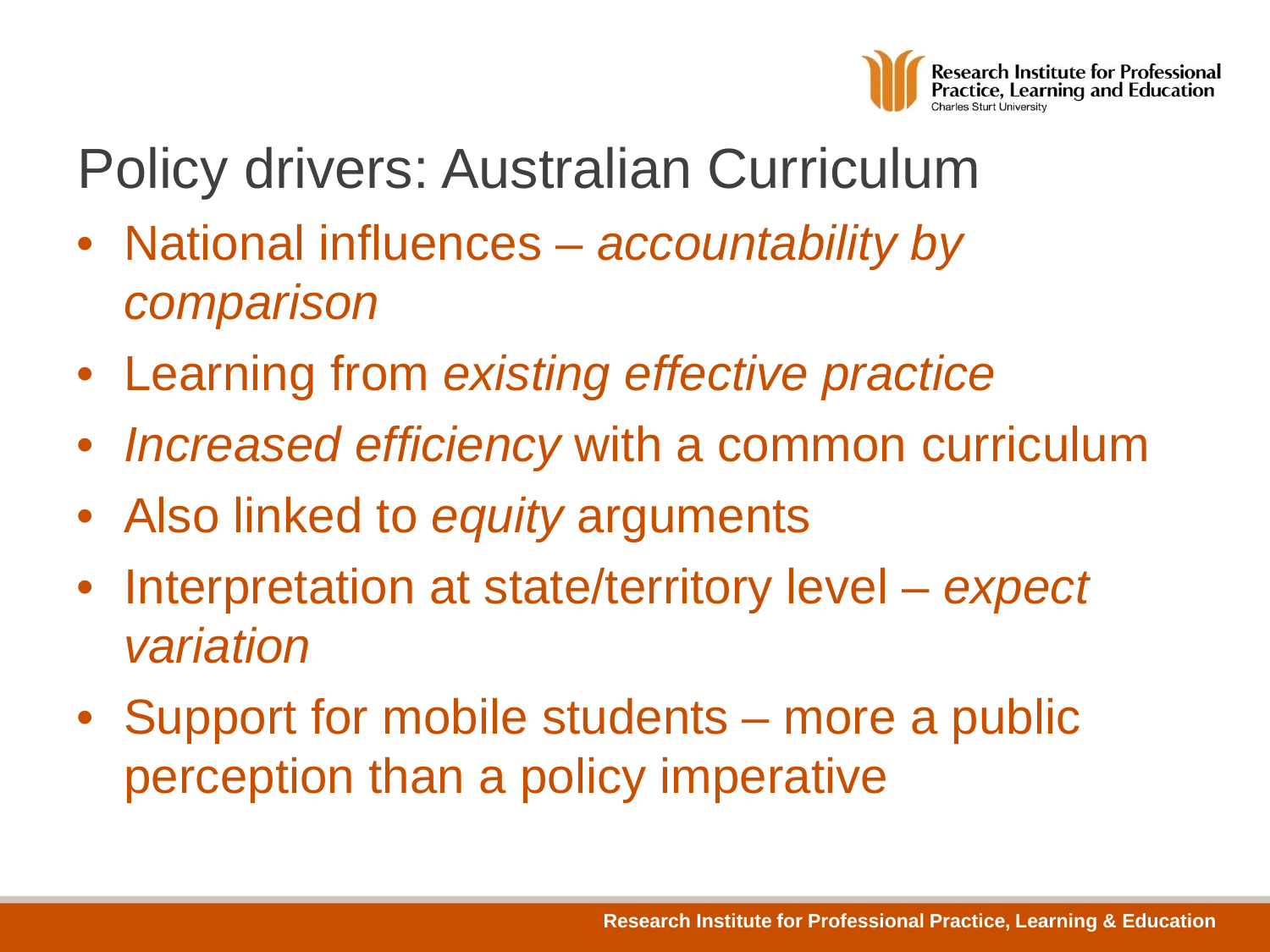

# A national curriculum

*…in previous attempts there was politically and culturally much more emphasis on issues of states' rights. That political principle…has …been replaced by a different level of more localised ownership process.* 

*A decade ago … if I'd been asked if we would ever have anything national in education I would have doubted that happening*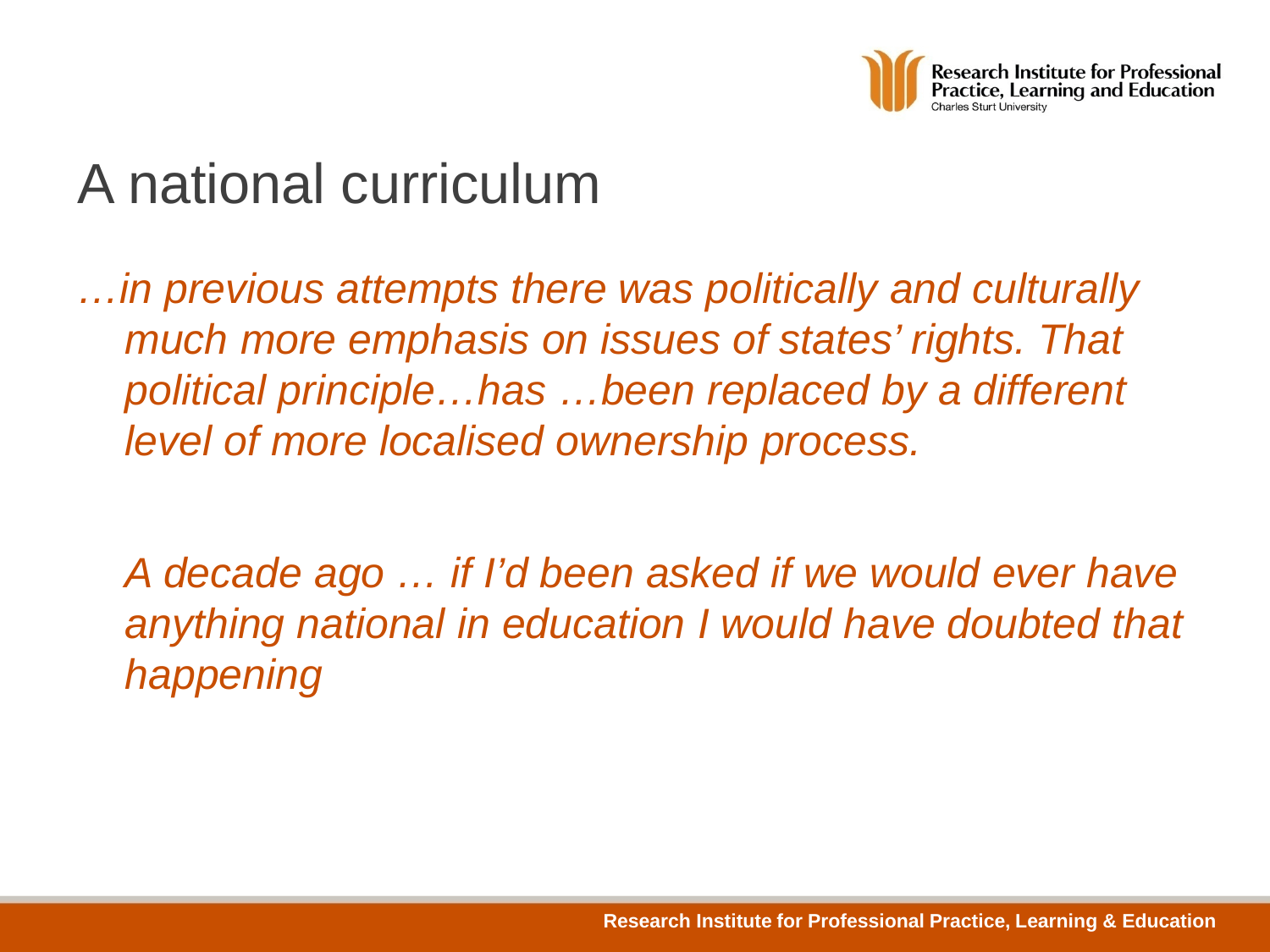

## Connections between EYLF and AC?

*the best way to articulate them [the different documents and approaches] was through the pedagogical practice…the Australian Curriculum doesn't dictate anything about pedagogy, whereas the Early Years Learning Framework is more focused around pedagogy…[articulation would happen when] people used the pedagogical practices of the Early Years Learning Framework as they delivered the Australian Curriculum…*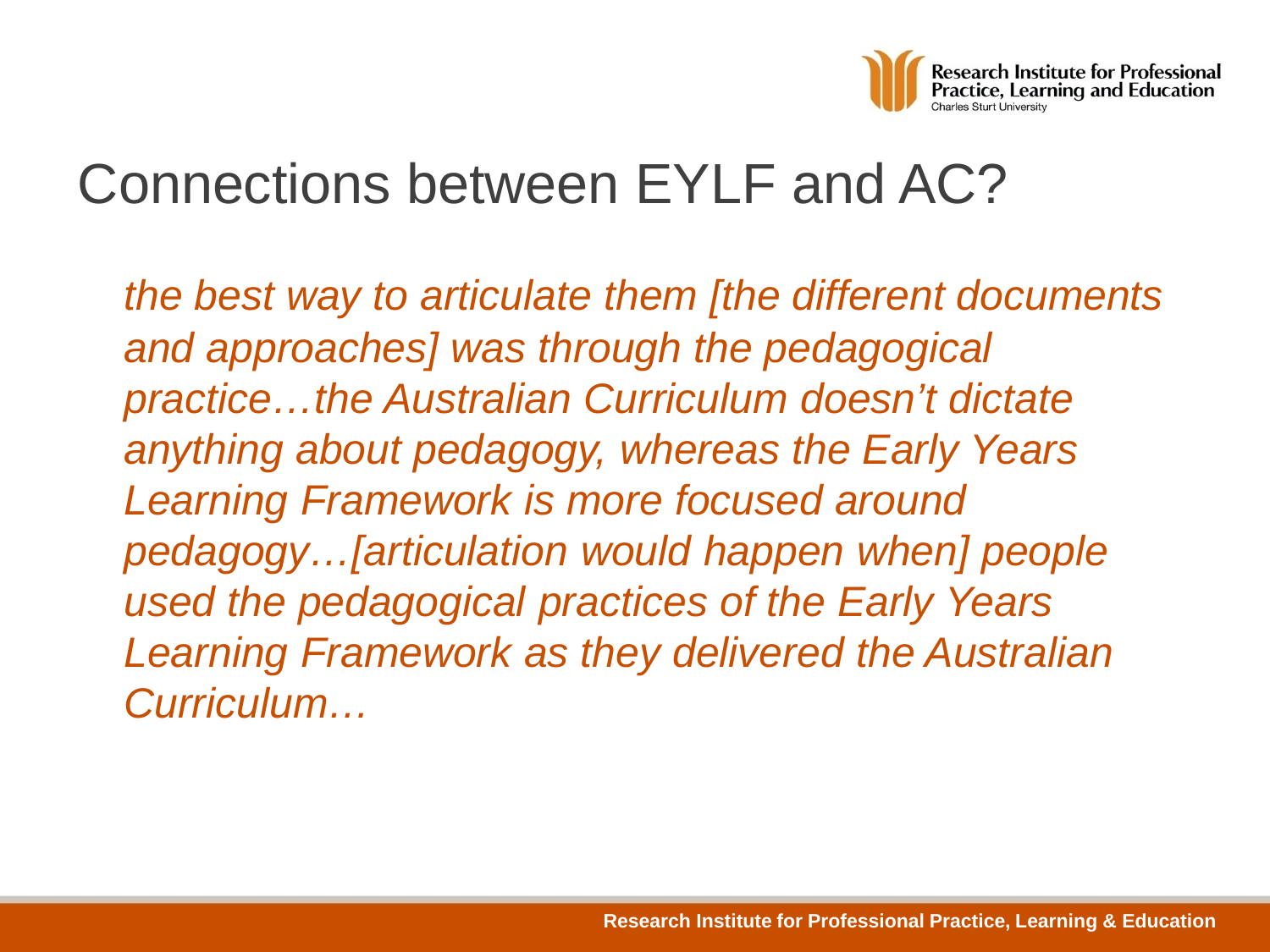

## Connections?

*…the language around what people are doing and how the two fit together is probably where we need to do the most work…that becomes really tricky with people who are philosophically in two different places…*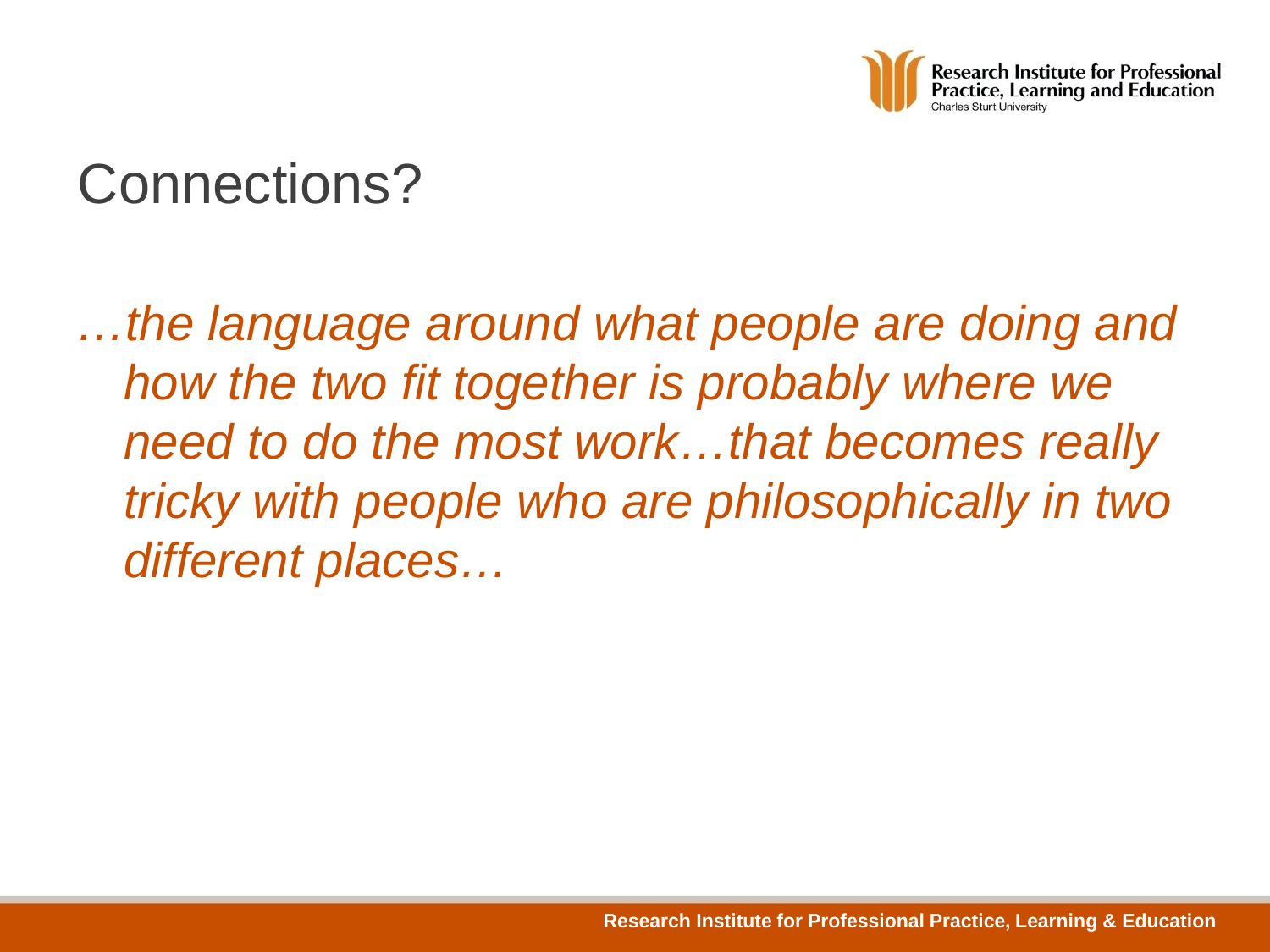

## Transition to school

*if we really want to get that transition happening smoothly you need people from the other sectors involved in the work…the critical part is to get that balance right. You don't want to have too many from either side pushing the line. And there are always issues about territory…whose job is it and who knows more about it than someone else. But if you want to get a smooth transition you have to have involvement from both sectors…*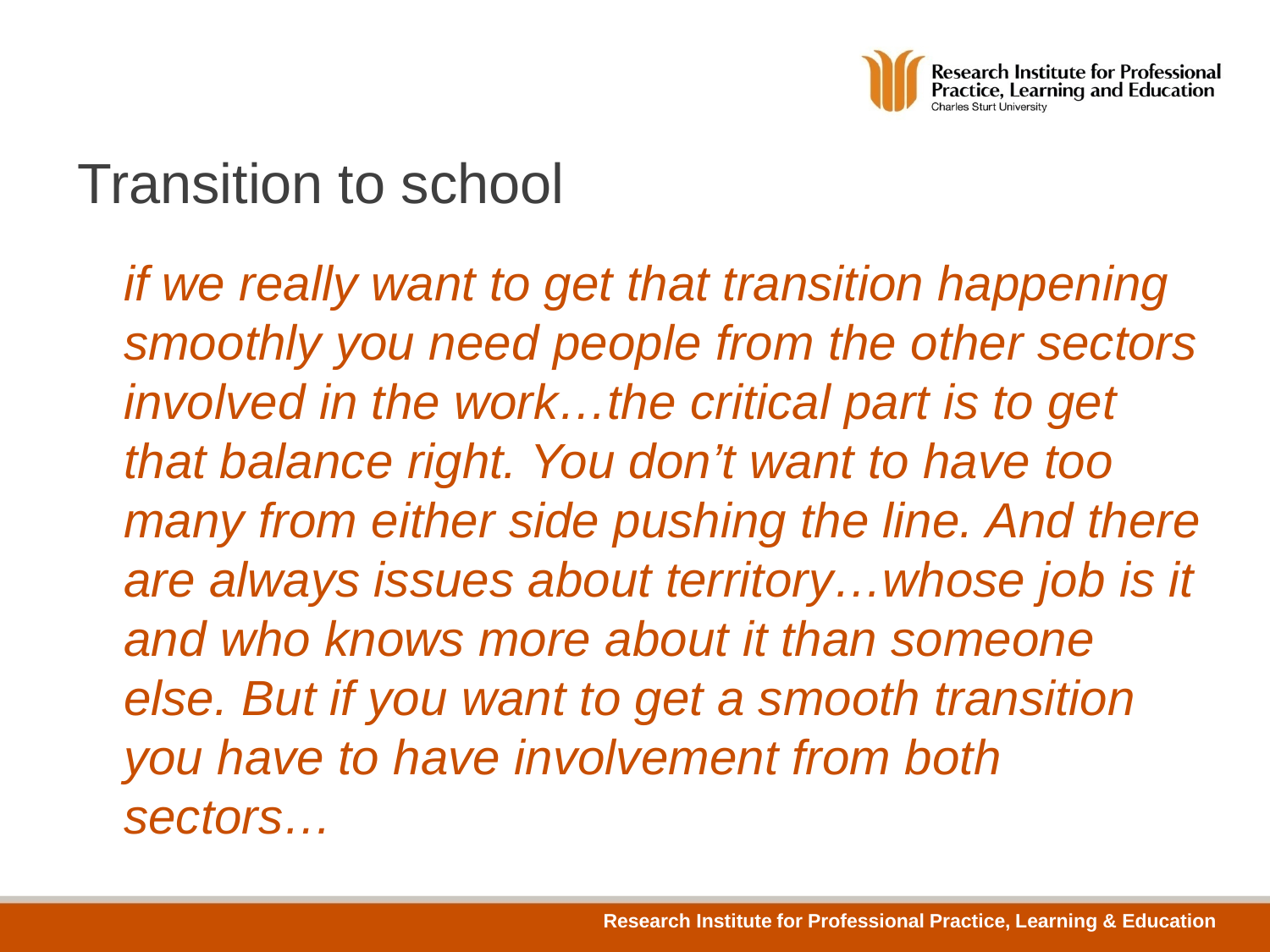

# Phase 2: Interpreting policy

- Interviews with 41 'policy elites' involved in the interpretation of policy at the system/ organisational level
- Similar focus to Phase 1, but emphasis on:
	- Impact of policy changes for their system/organisation
	- Actions to interpret the relevant policy
	- Actions to promote implementation
	- Plans for sustainability of implementation
	- Specific focus on transition to school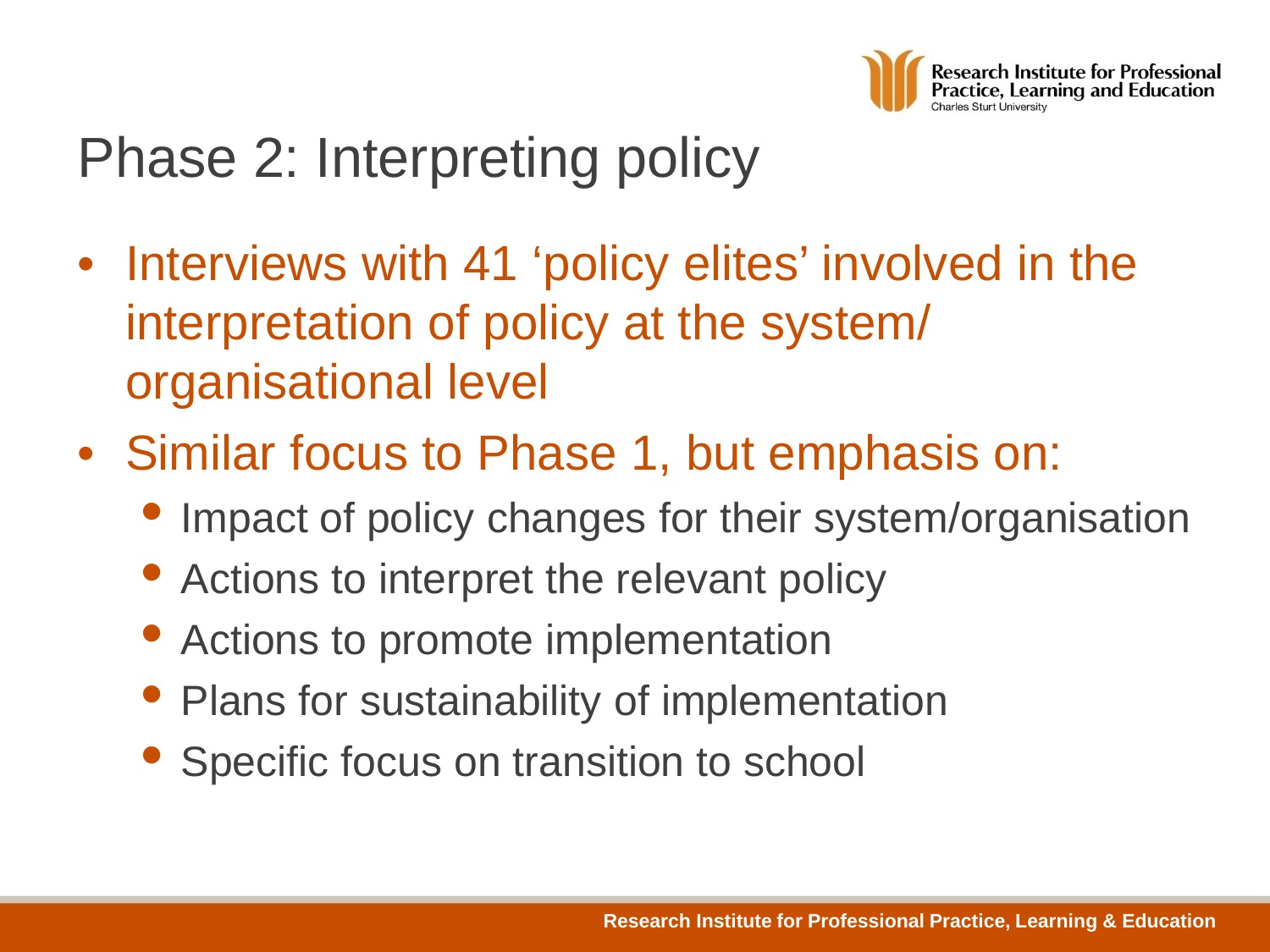

### Across both sectors...

- Extensive nature of change content and time
- Interpreting policy:
	- What is core?
	- Flexibility and creativity
	- Consistency
	- Advice about embedding relevant curriculum principles
	- Determining focus for professional development
	- Generating resources and guidance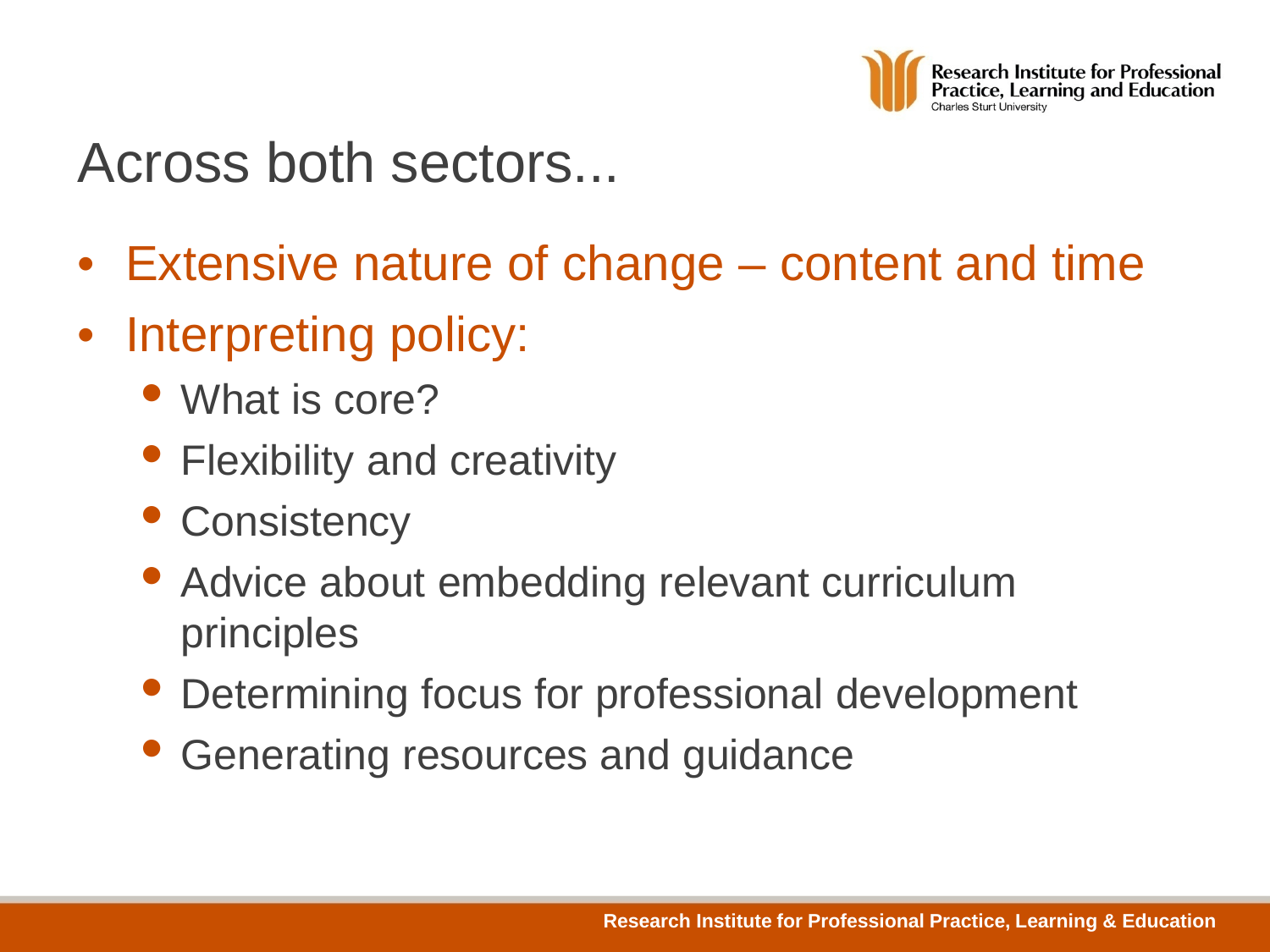

# Interpreting policy

- Building capacity and understanding
- Changing expectations e.g. integrated services
- Time and context for reflection
- Focus on professional conversations

*It was a good opportunity...[but] constraints of two new curricula have actually broadened the gap [between educators in prior-to-school and school settings]...educators, either in using the EYLF or the AC are really feeling the pressures of the other things that have come into play...like NQS, AEDI...push for data...*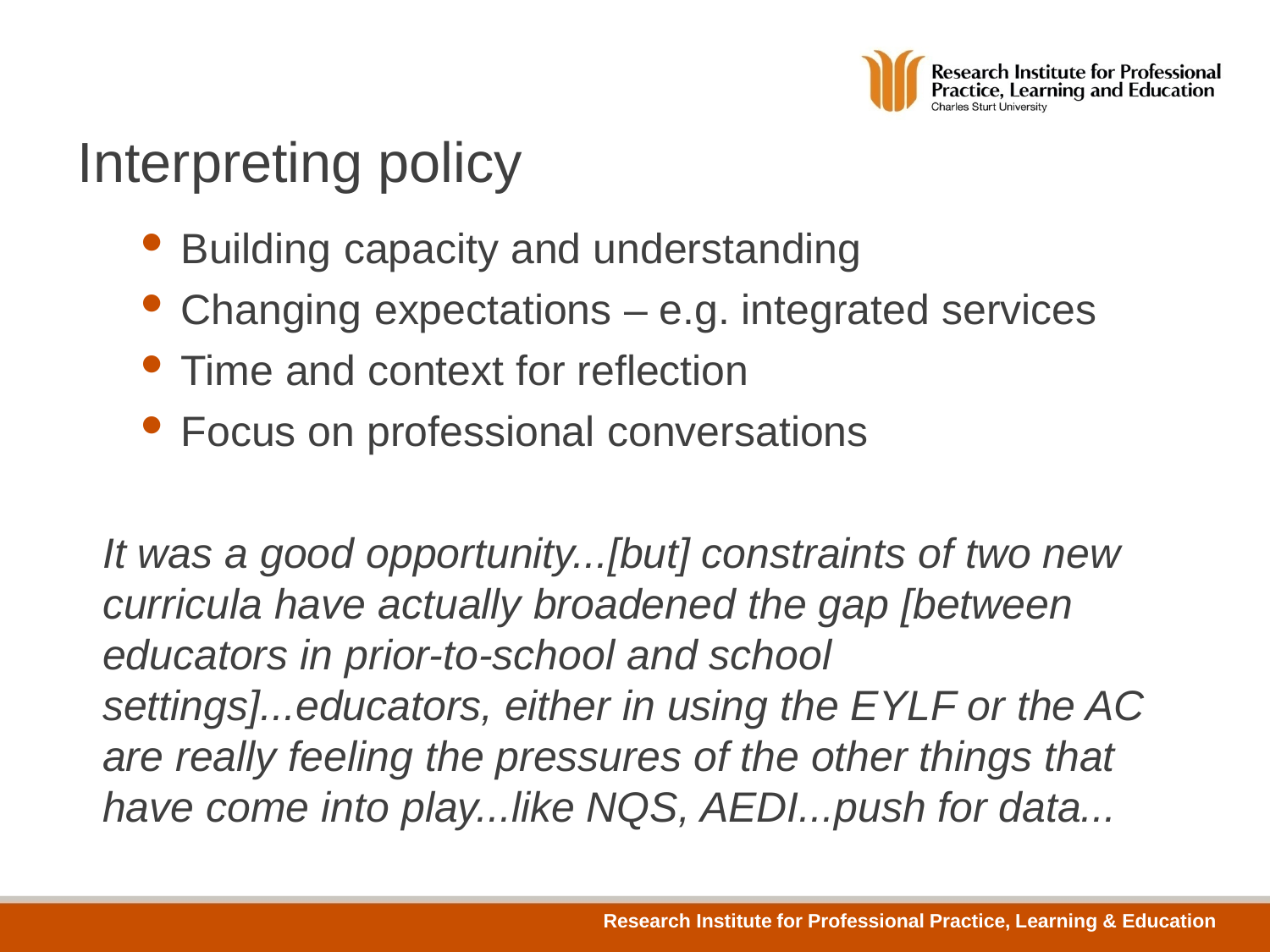

# Interpreting policy

*Some are saying 'we've got a national curriculum why do we need all these curriculum experts?' ... [people] are just trying to implement the document on their own, in the dark, and the quality is often going backwards because of the sheer load of it all...*

*If the issue is consistency...maybe we get that in a*  document. If the *issue is quality, maybe we get that in a document, but the interpretation of the document and how it is implemented in each classroom is different... implementation has to be site-based..we need to focus on what is enduring beyond the latest document...*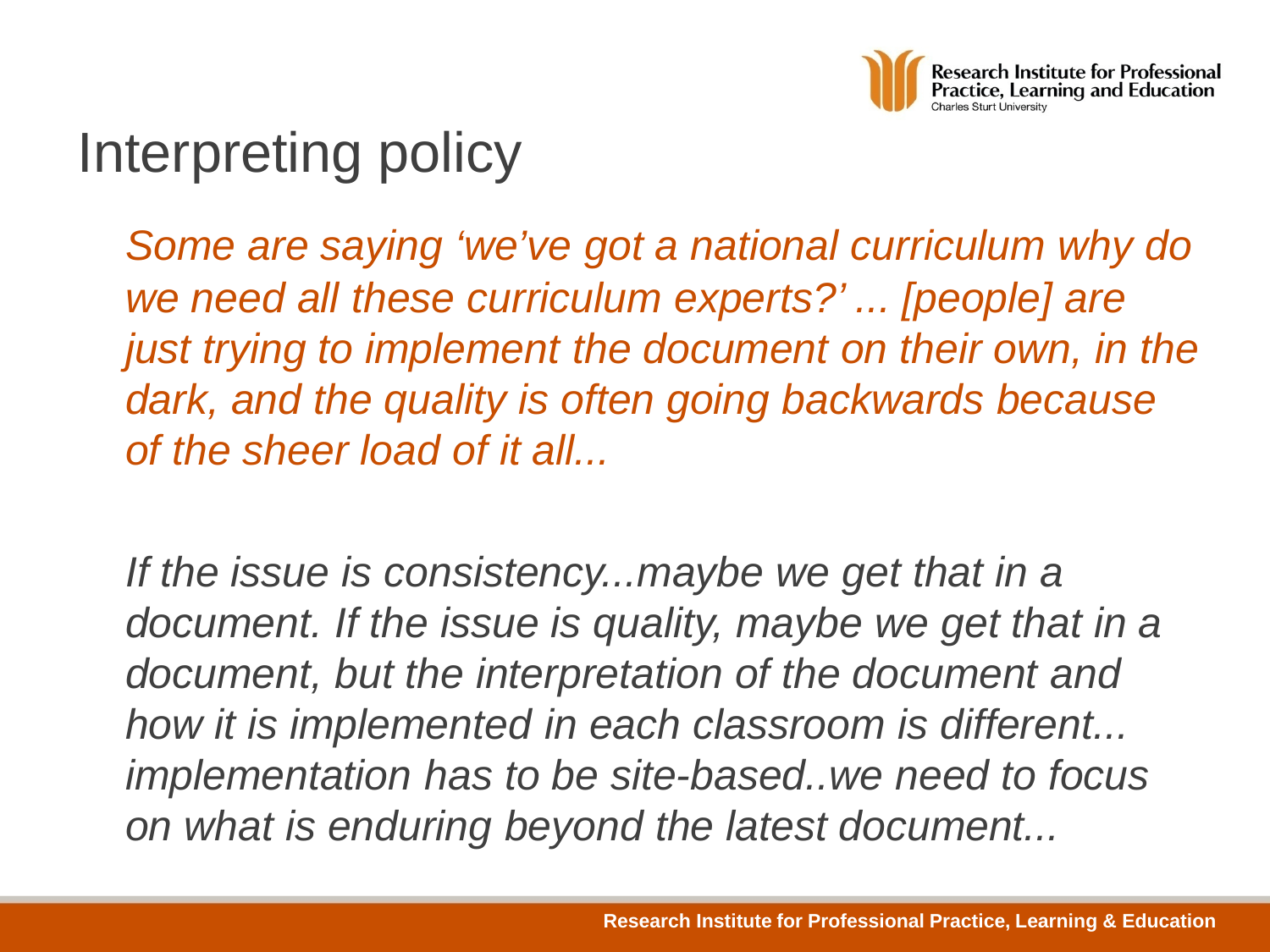

## Transition to school

- *Anything we do needs to involve conversations across the sectors*
- Variation across jurisdictions
- Identified need to build professional regard and respect across sectors
- Importance of inter-setting knowledge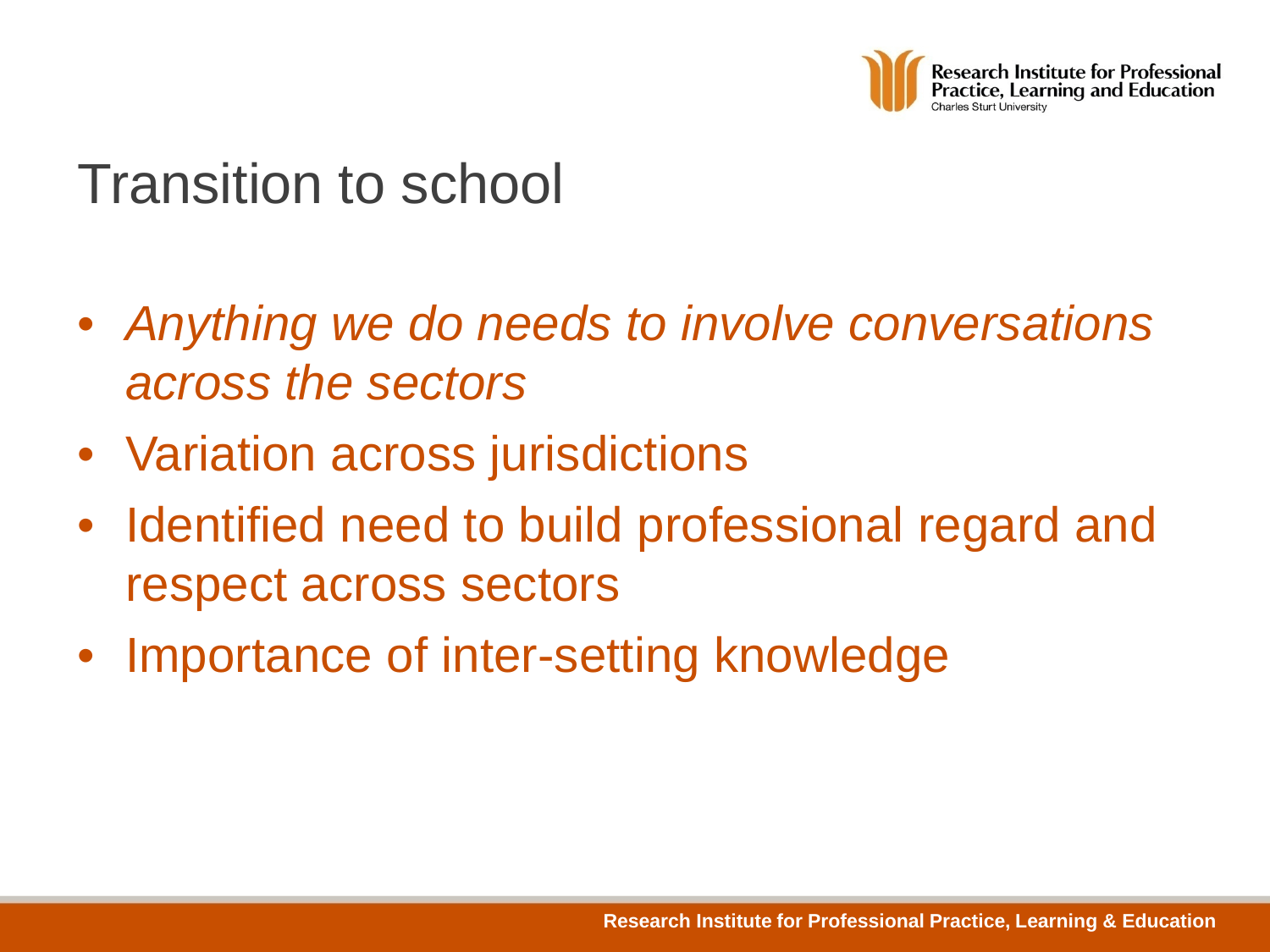

# Phase 3: Implementing policy

- Practitioner survey
- Exploring Transition to School Networks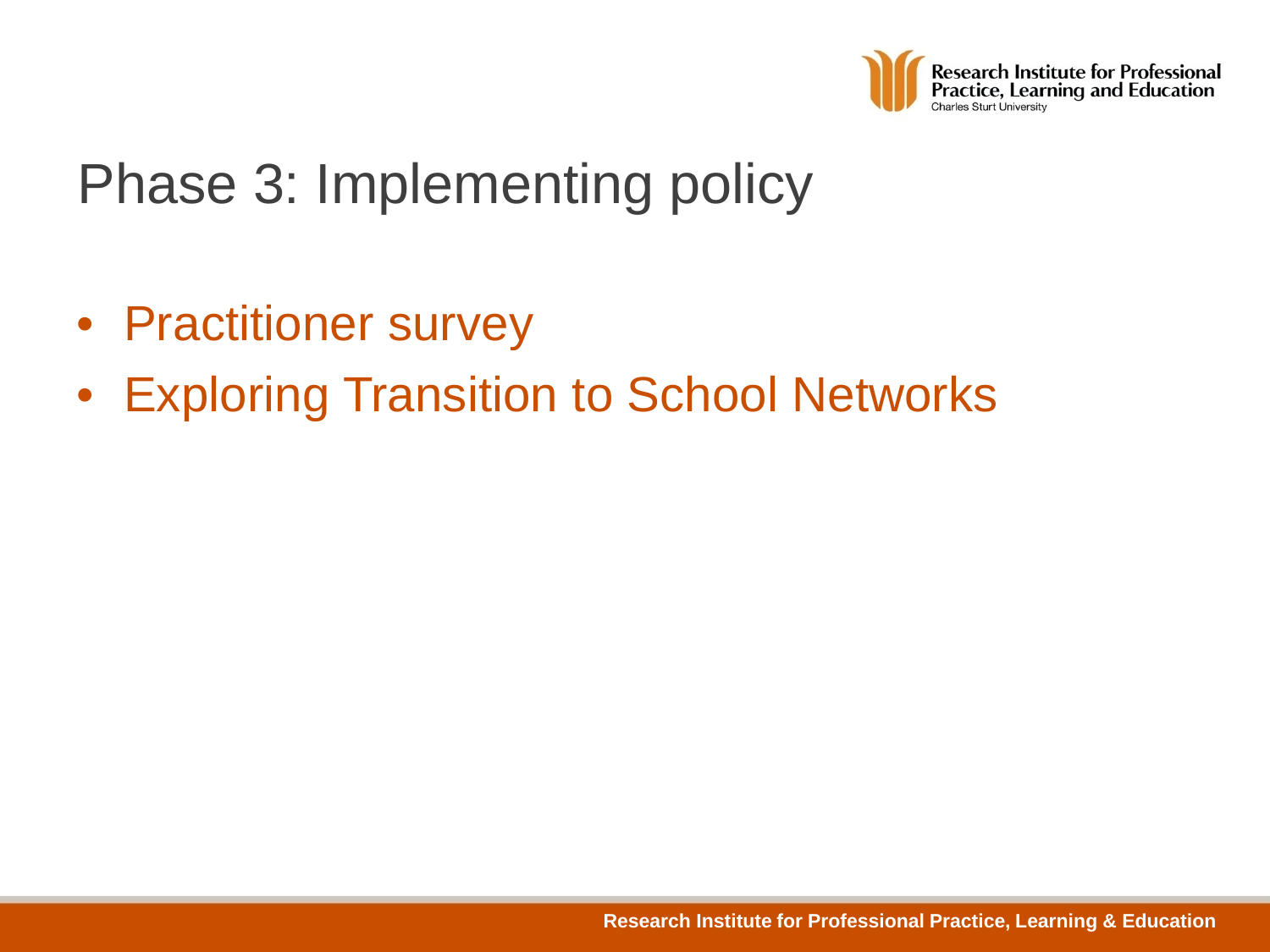

# **Practitioner Survey – Outline of Questions**

- **Demographics**
- First five things that come to mind
- Transition in your setting
- Importance to a child's successful transition to school
- Transition to School: Position Statement
- Usefulness of transition activities
- Determining successful transition to school
- Summary statements
- **Networks**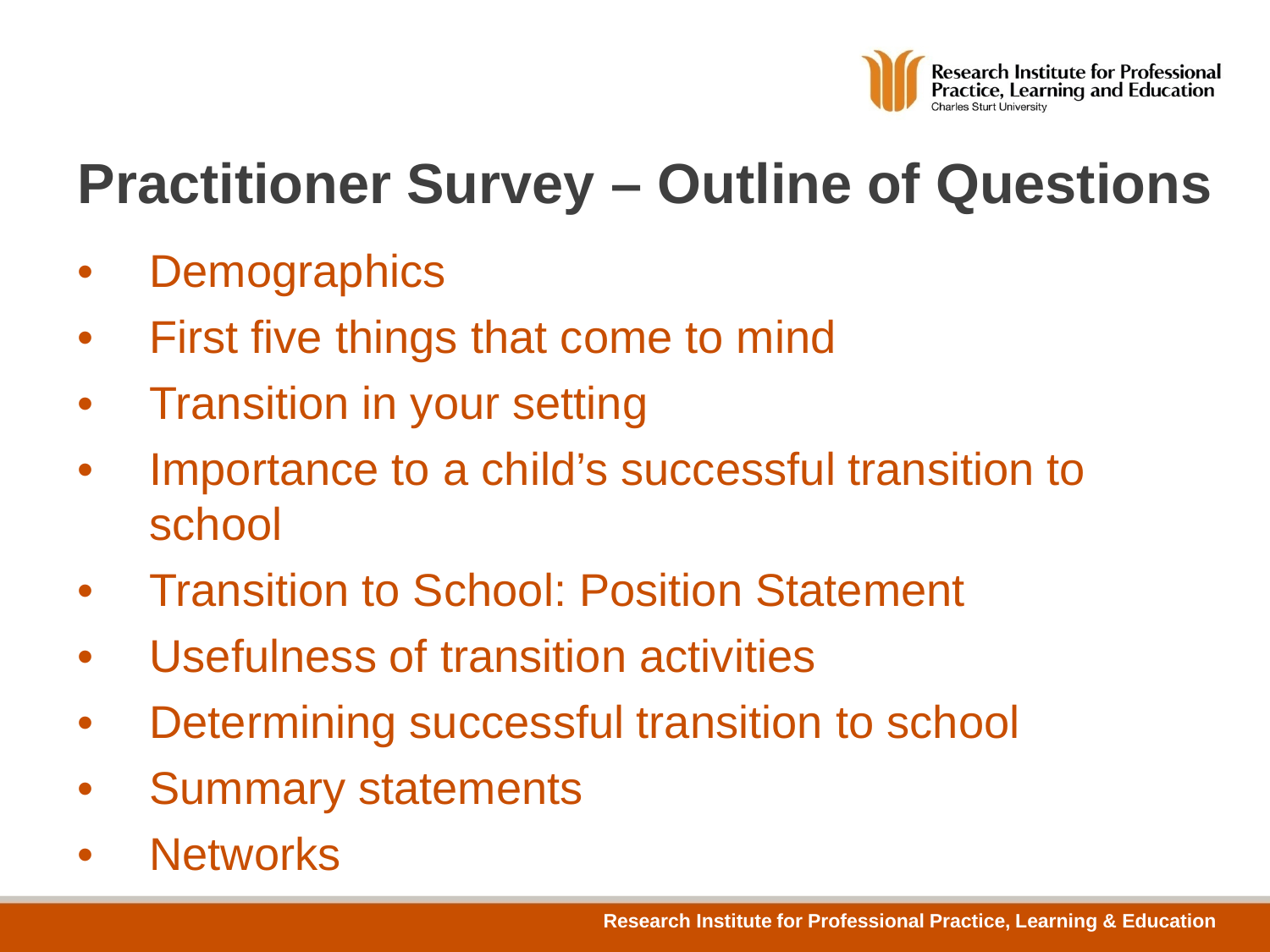

# **Practitioner Survey**

|                          | <b>Prior-to-</b><br>school | School |
|--------------------------|----------------------------|--------|
| <b>Weblinks sent</b>     | 187                        | 91     |
| <b>Completed surveys</b> | 154                        | 82     |
| <b>Response rates</b>    | 82%                        | 90%    |

#### **Survey Numbers and Response Rates**

|            | <b>PTS</b> | <b>School</b> |
|------------|------------|---------------|
| <b>ACT</b> | 2%         | 3%            |
| <b>NSW</b> | 39%        | 34%           |
| <b>NT</b>  | 7%         | 11%           |
| <b>QLD</b> | 19%        | 10%           |
| <b>SA</b>  | 12%        | 6%            |
| <b>TAS</b> | 5%         | 4%            |
| <b>VIC</b> | 14%        | 27%           |
| <b>WA</b>  | 3%         | 5%            |

#### **Percentage Distribution across Jurisdictions**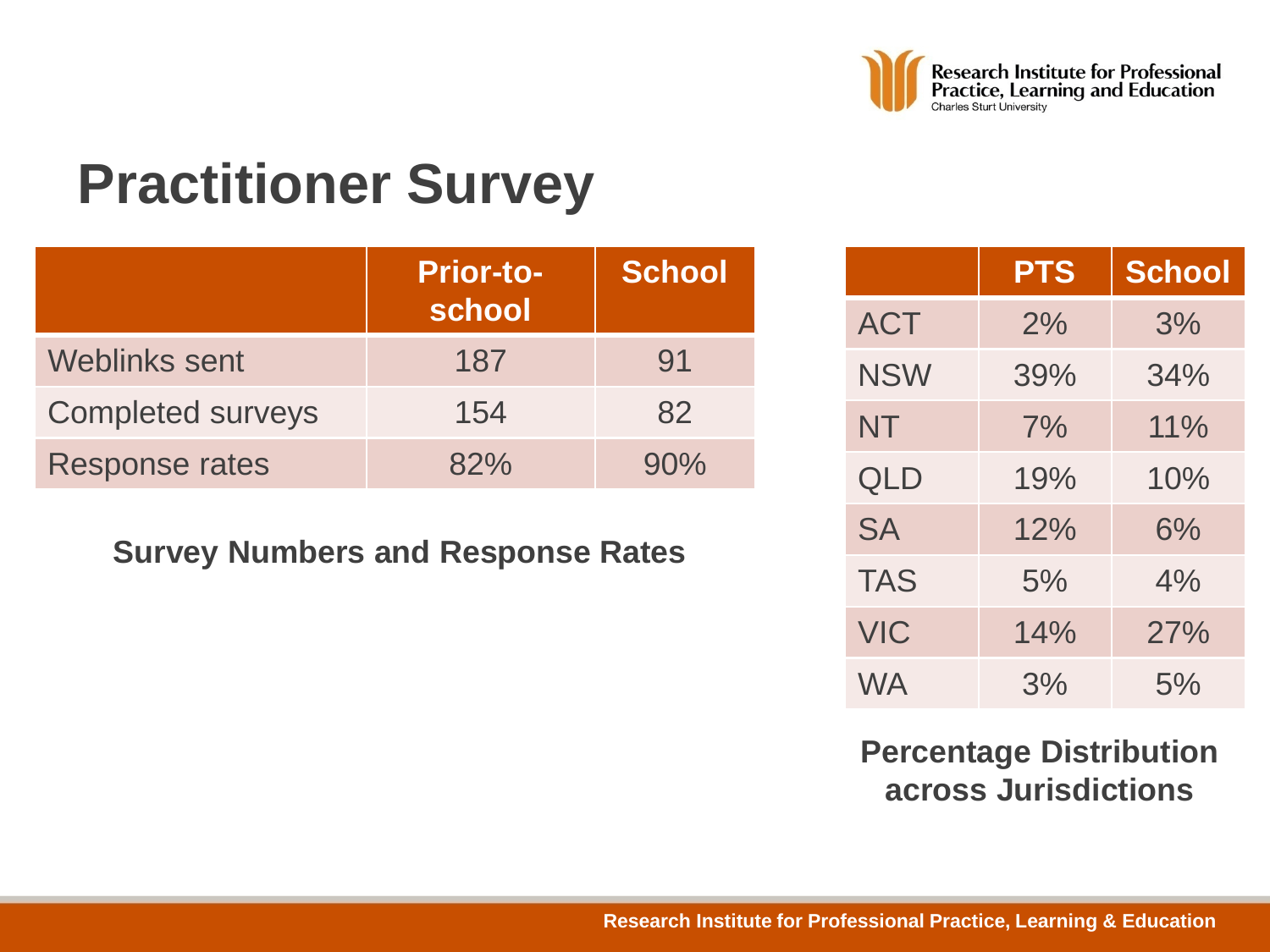

# **First Five Things**

- **A. Adjustment**: social adjustment to the school context, including interpersonal and organisational adjustment
- **B. Disposition**: children's attitudes towards, or feelings about, school or learning
- **C. Educational Environment**: concern about the nature of the school environment
- **D. Family issues**: issues related to family functioning or involvement with the school
- **E. Knowledge**: ideas, facts or concepts that needed to be known in order to enter school
- **F. Physical**: physical attributes, needs or characteristics of children, including issues about safety, health and age
- **G. Rules**: fitting in with the school and school expectations
- **H. Skills**: small units of action that could be observed or inferred from observable behaviour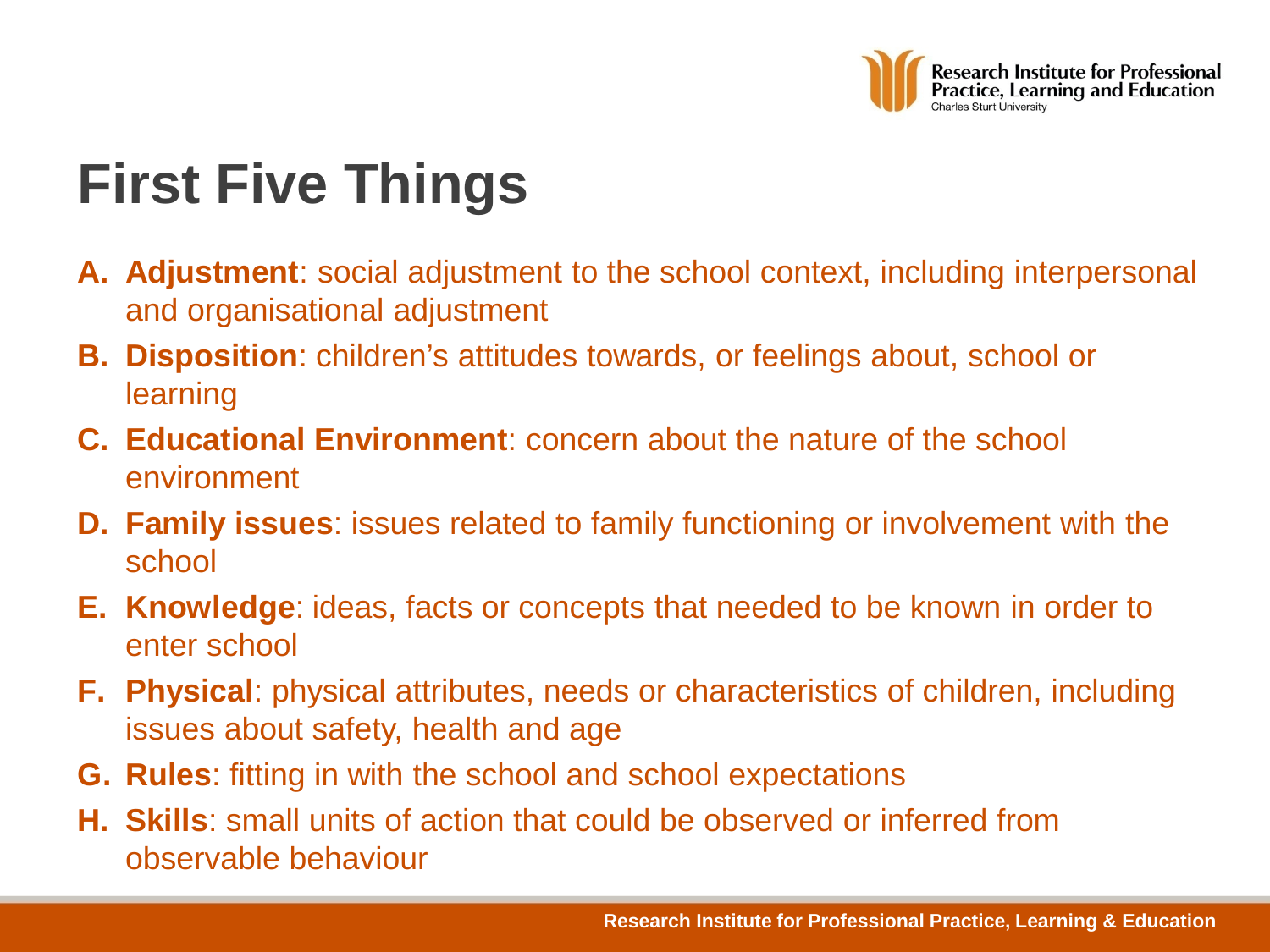

# **Practitioner Survey – Some Results**



**First Five Things**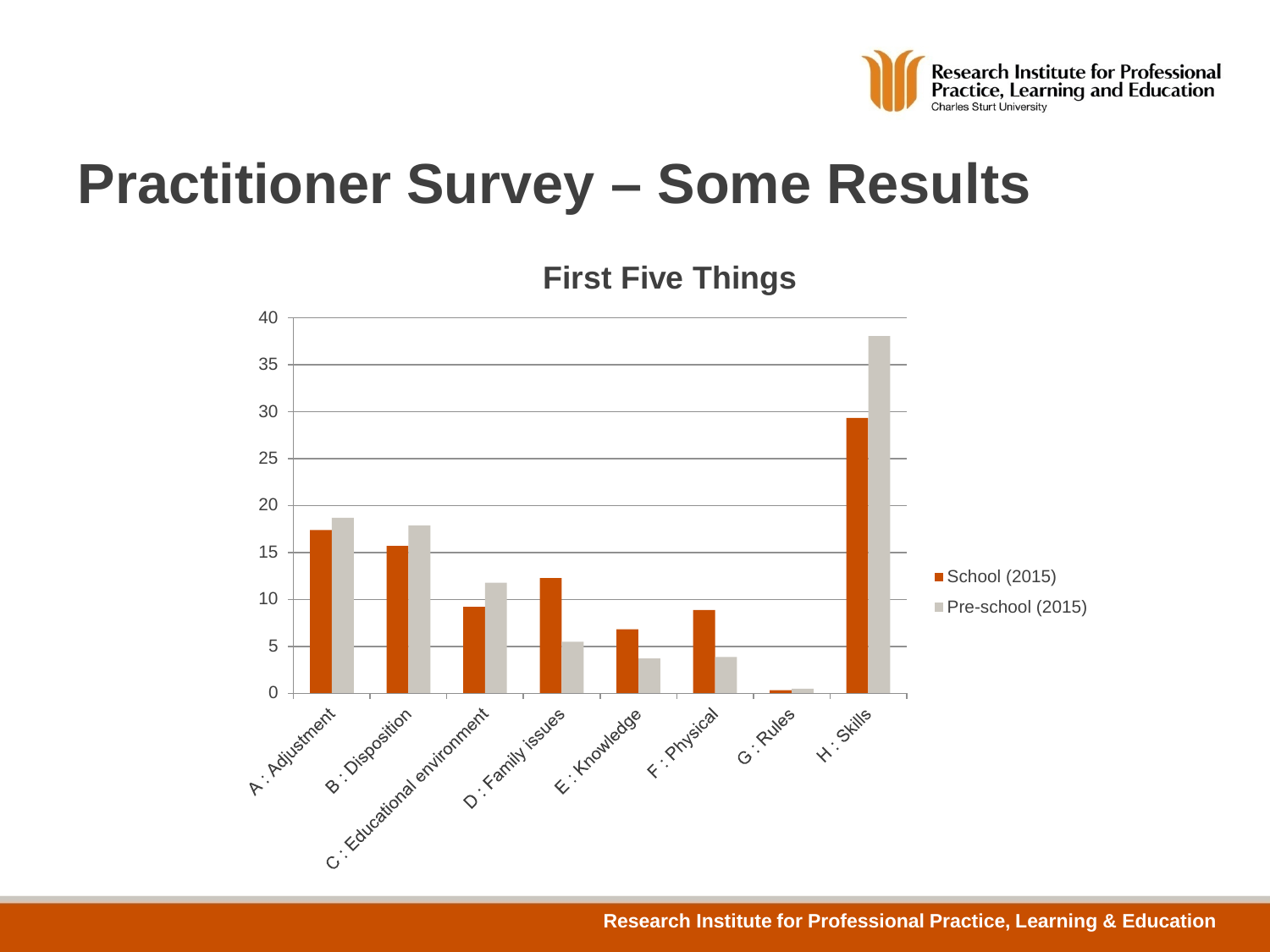

# **Practitioner Survey – In Retrospect**



**First Five Things**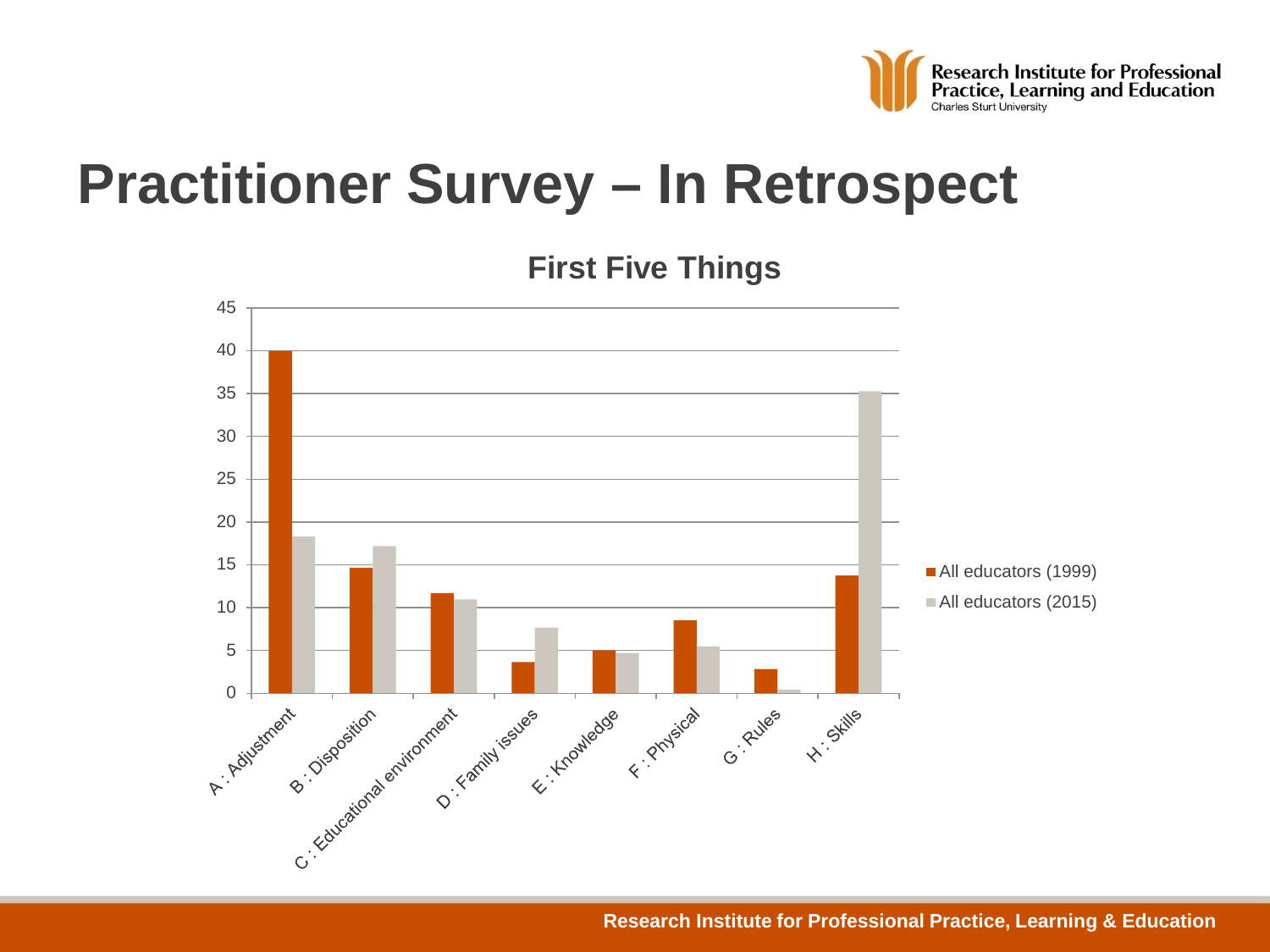

# **Network Identification**

| <b>State/Territory</b> | <b>Number of Transition</b><br><b>Networks Identified</b> |
|------------------------|-----------------------------------------------------------|
| <b>ACT</b>             | $\Omega$                                                  |
| <b>NSW</b>             | 3                                                         |
| <b>NT</b>              | $\overline{2}$                                            |
| <b>QLD</b>             | $\overline{2}$                                            |
| <b>SA</b>              | 1                                                         |
| <b>TAS</b>             | 1                                                         |
| <b>VIC</b>             | 1                                                         |
| WA                     |                                                           |

**Research Institute for Professional Practice, Learning & Education**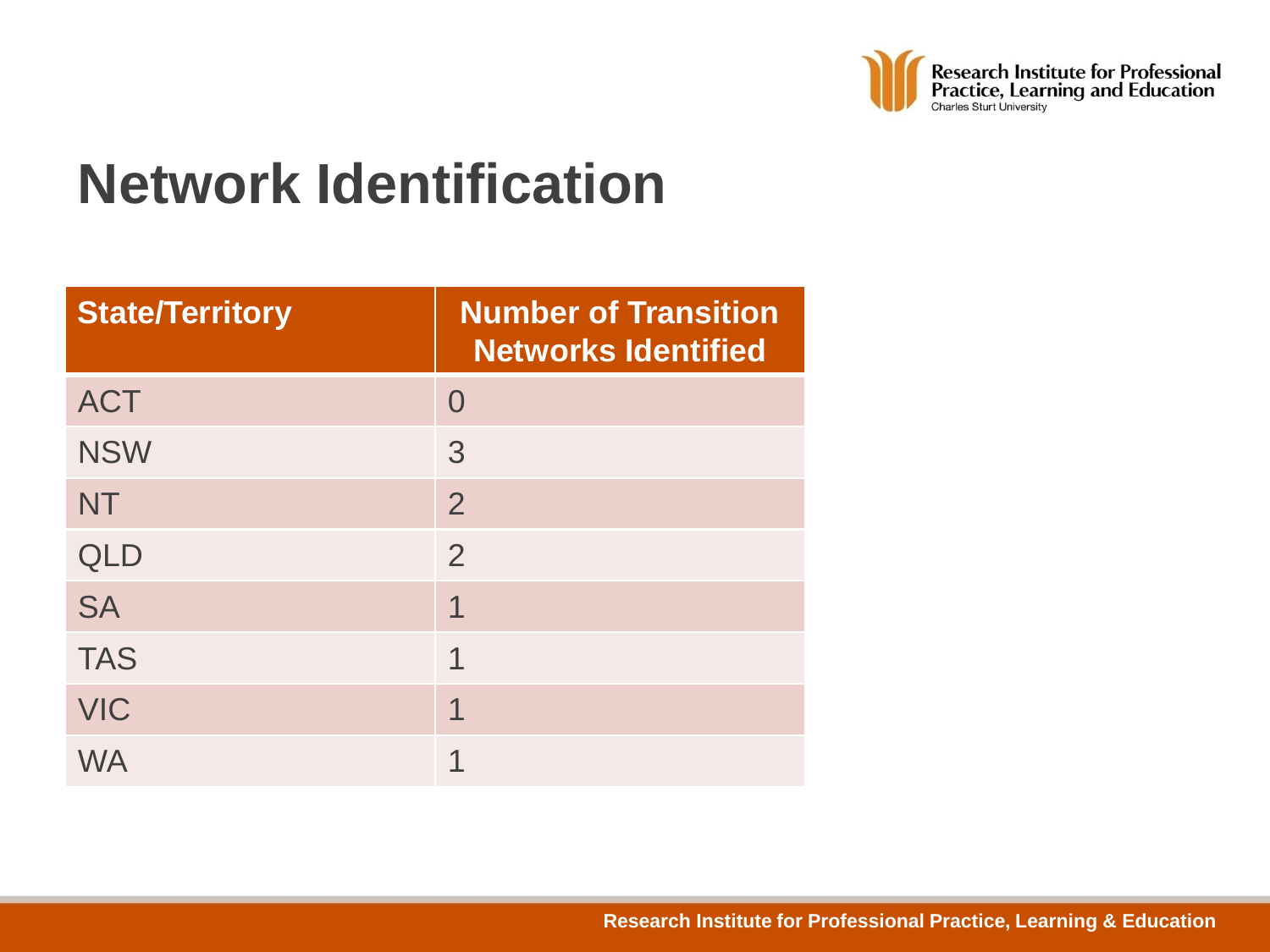

# **Network Visits**

Visits were made by two members of the research team to one site in each of NSW, NT, QLD, SA, and VIC.

Most of the visits were to network meetings but these were extended in some sites to visits to schools and prior-to-school settings and discussions outside of the meetings with key people.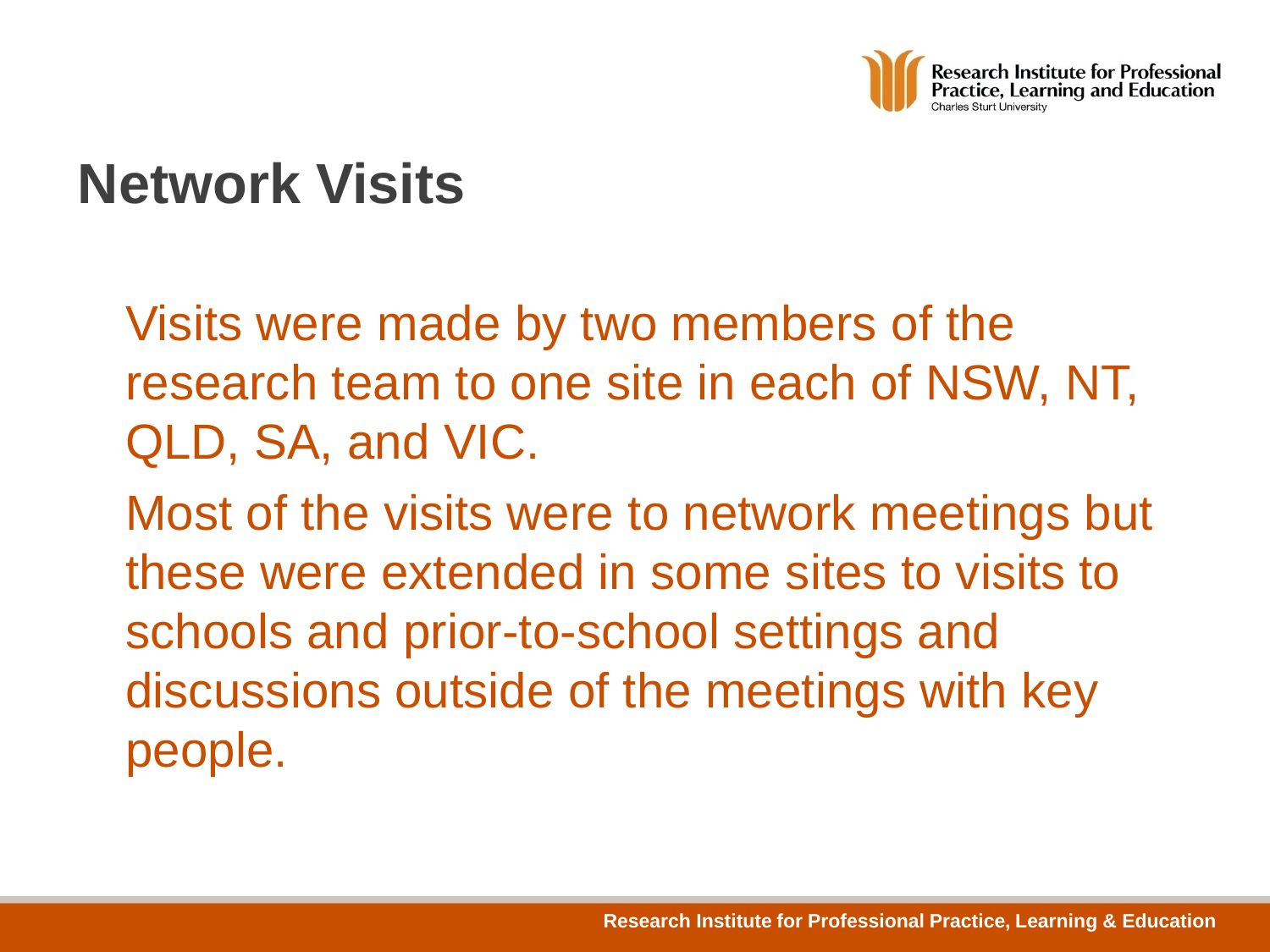

## Transition to school networks

#### Additional network sites identified within PhD research project in NSW and VIC

Data collected from network meetings as well as follow up interviews with network members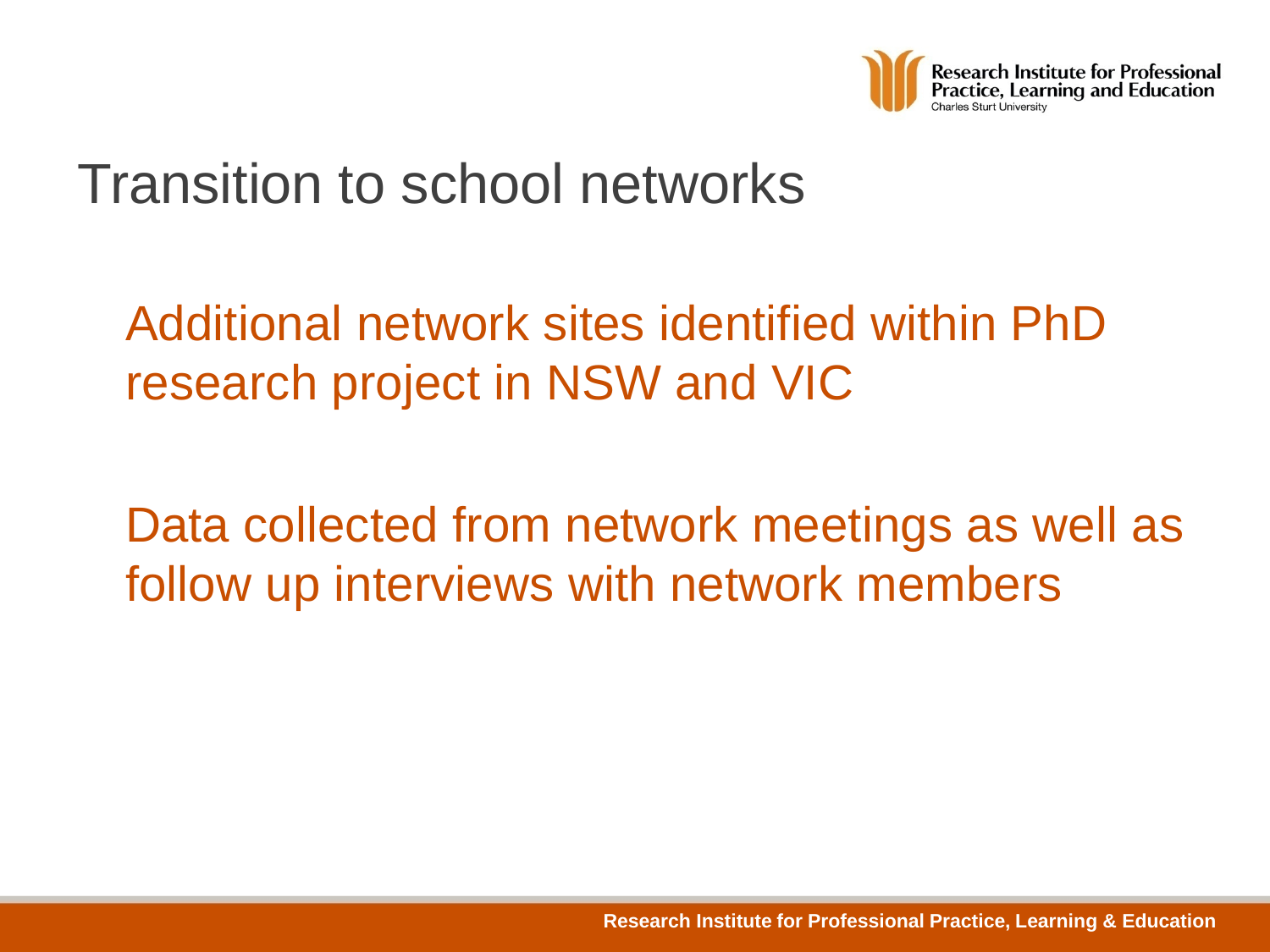

# What is required for an effective network?

- A clear purpose or reason to meet
- Leadership both for within the network as well as from school/prior-to-school leadership

*"I think it [ability to communicate across settings] comes also from our bosses…Being community minded…our principal is very community*  minded. He works very closely with all the other public schools in town, *and the high school"* 

- Mutual understandings
- Professional respect
- Organisation informal or formal
- Commitment effort and time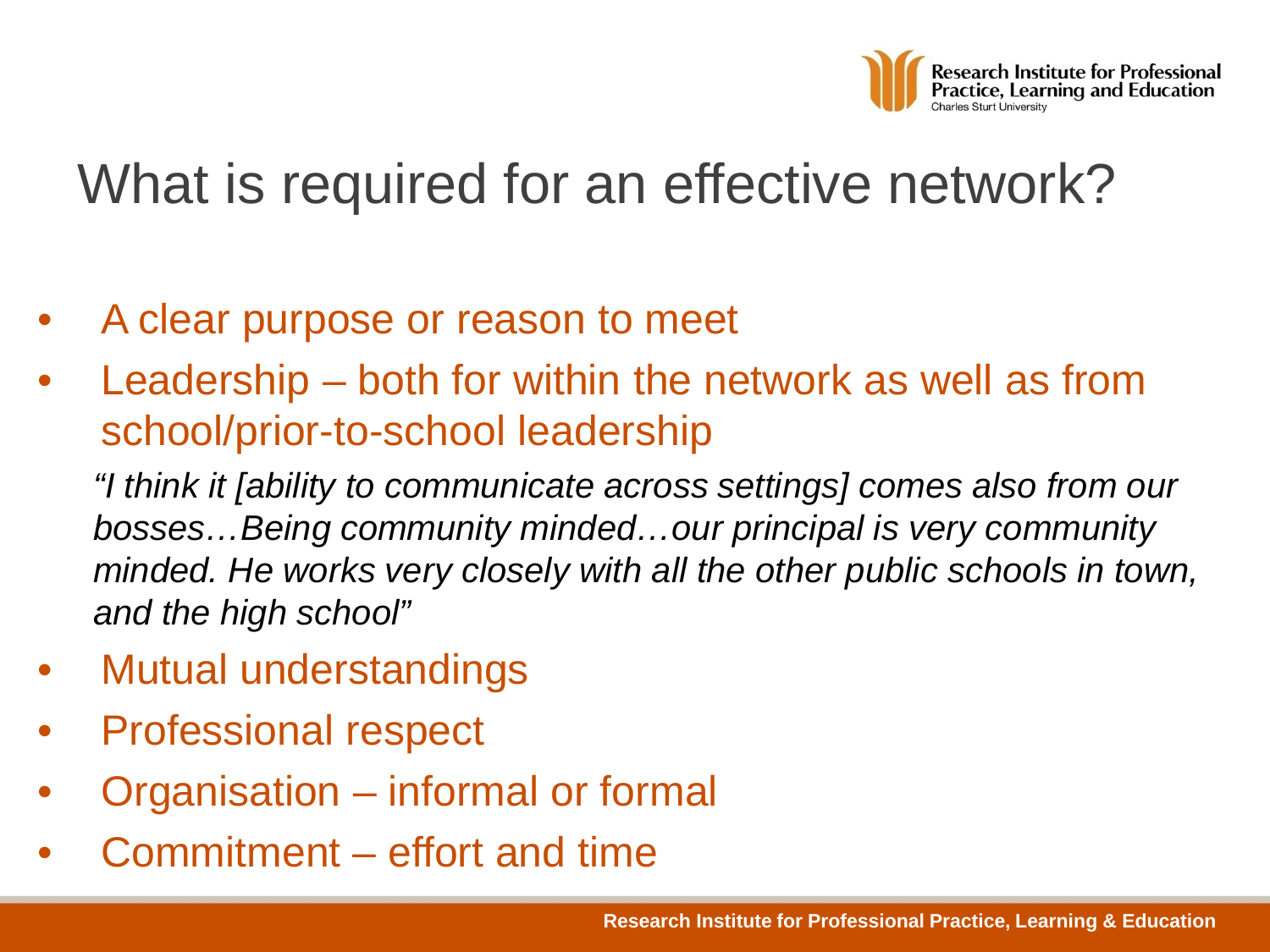

# Opportunities generated from effective networks

- Relationships both within and between settings
- Professional support for educators
- Relationships with children and families
- Relationships and links with communities
- Building greater understandings
- Interagency networking
- Identify and overcome challenges
- Planning for transition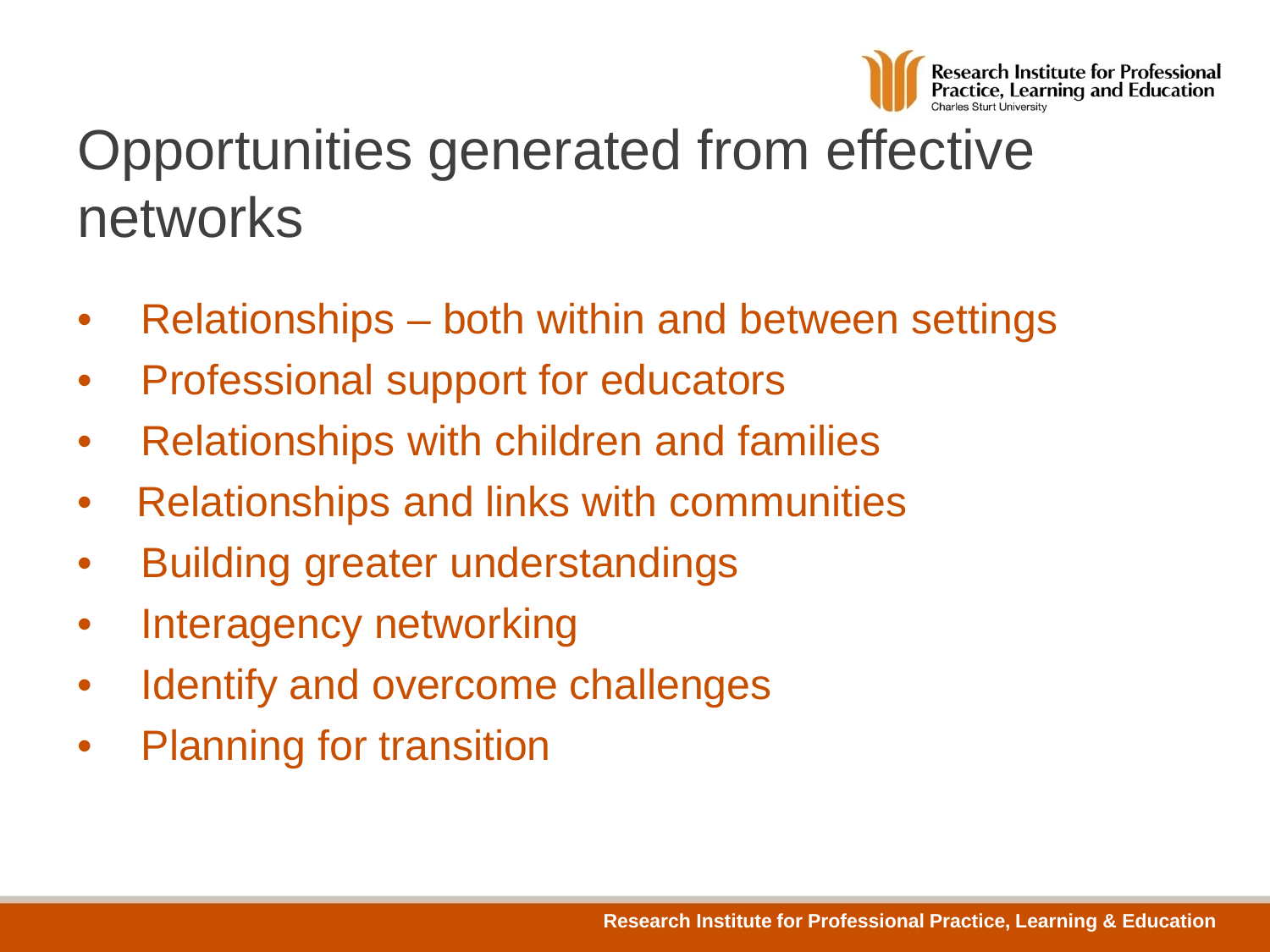

# **Challenges**

- Commitment to the network worth and value for members and personal commitment
- Sustainability of the network goal setting, aspirations
- Convenience and organisation meeting at a time and place that suits all members
- Communication regarding distribution and sharing of information
- **Leadership**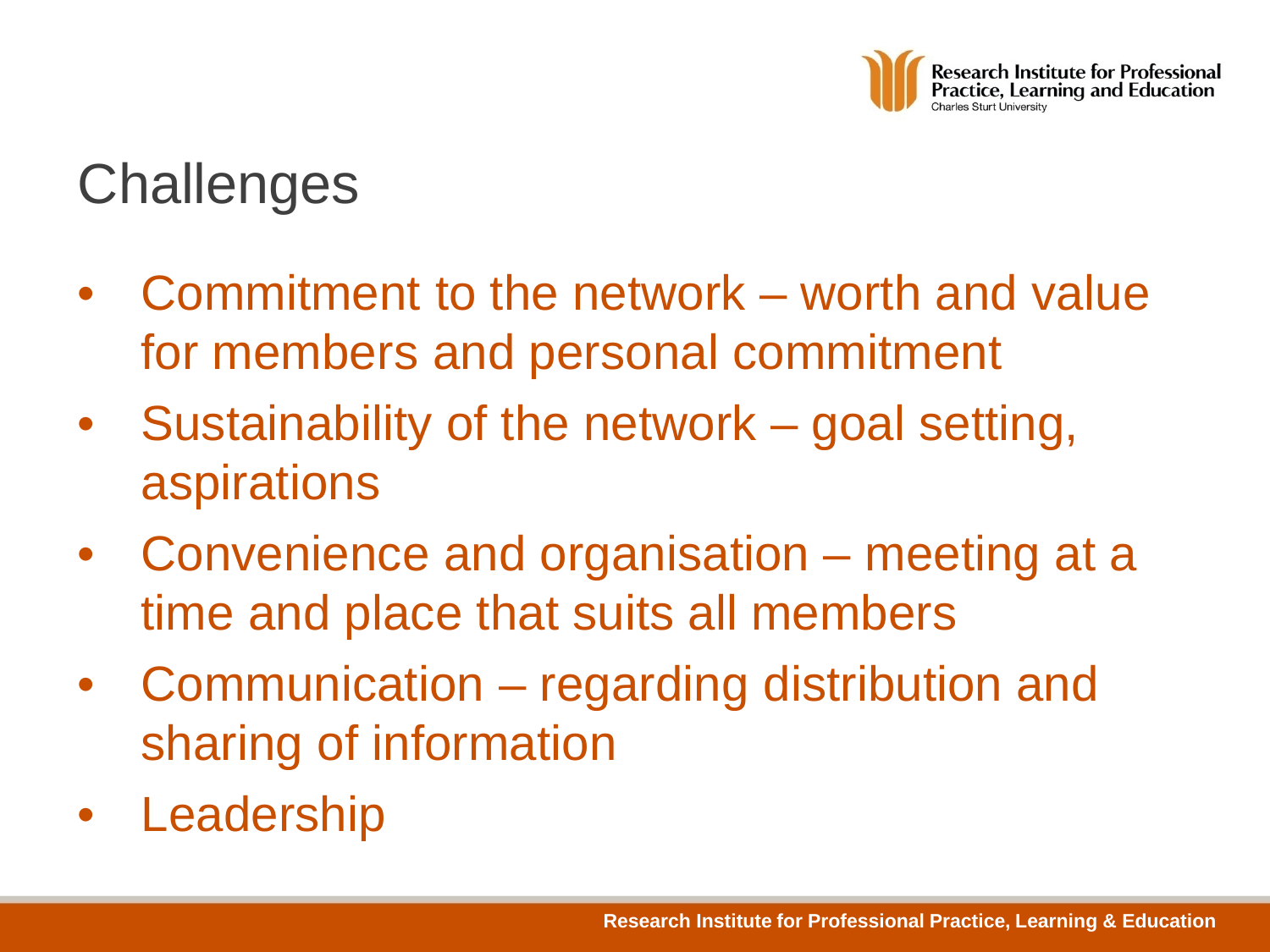

#### Rural contexts

- Around 30% of our country's population live outside our large cities (Australian Bureau of Statistics, 2010)
- Vital to Australia's infrastructure and sustainability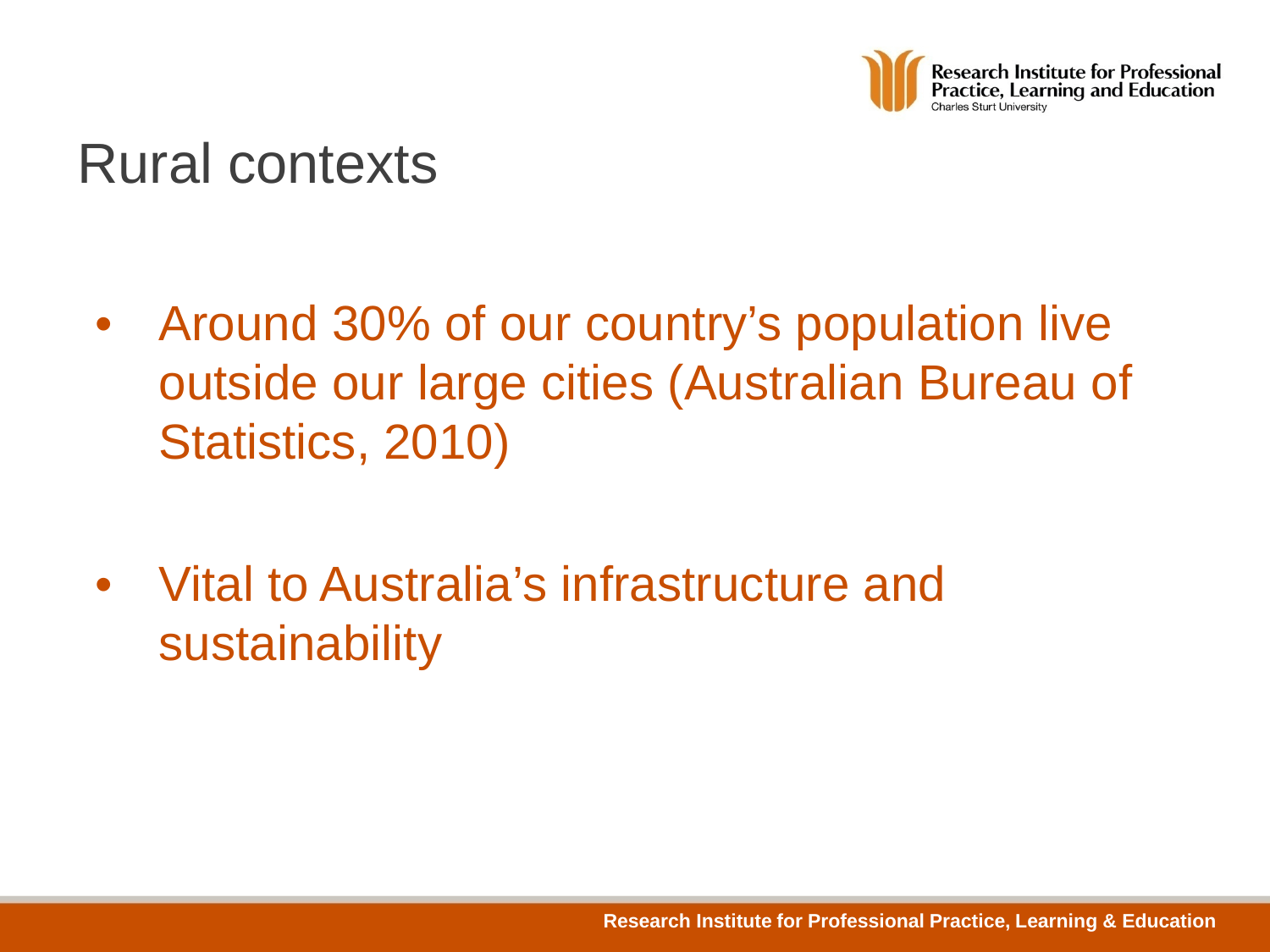

# Strengths of rural communities

- Educational settings often 'hub' of community
- Proximity easier to facilitate visits and relationships

*"…we can just walk down there [the preschool] whenever we need."*

- Smaller community size easier to 'know' your children and families
- Often united by common goals
- **Resilience**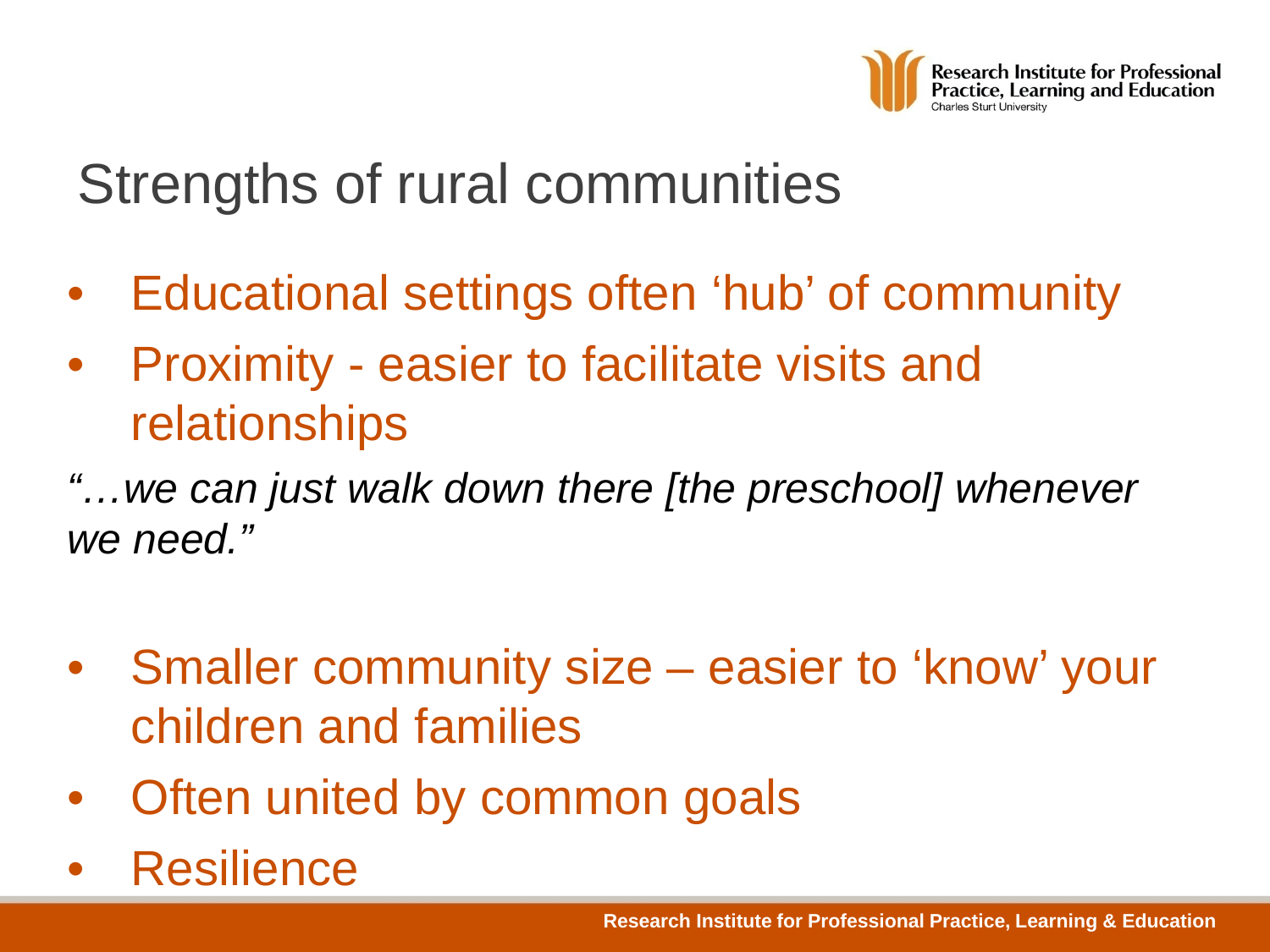

# Strengths of rural communities

• Resourcefulness – creative use of facilities, resources, time, staff etc

*"…there are children who don't come to preschool on that particular day that we're going up [to the school] so usually we could just bring them in but we've got so many enrolments this year that we can't do that, so what we're going to do is get the bus and go around and pick them up and take them up [to the school]…"*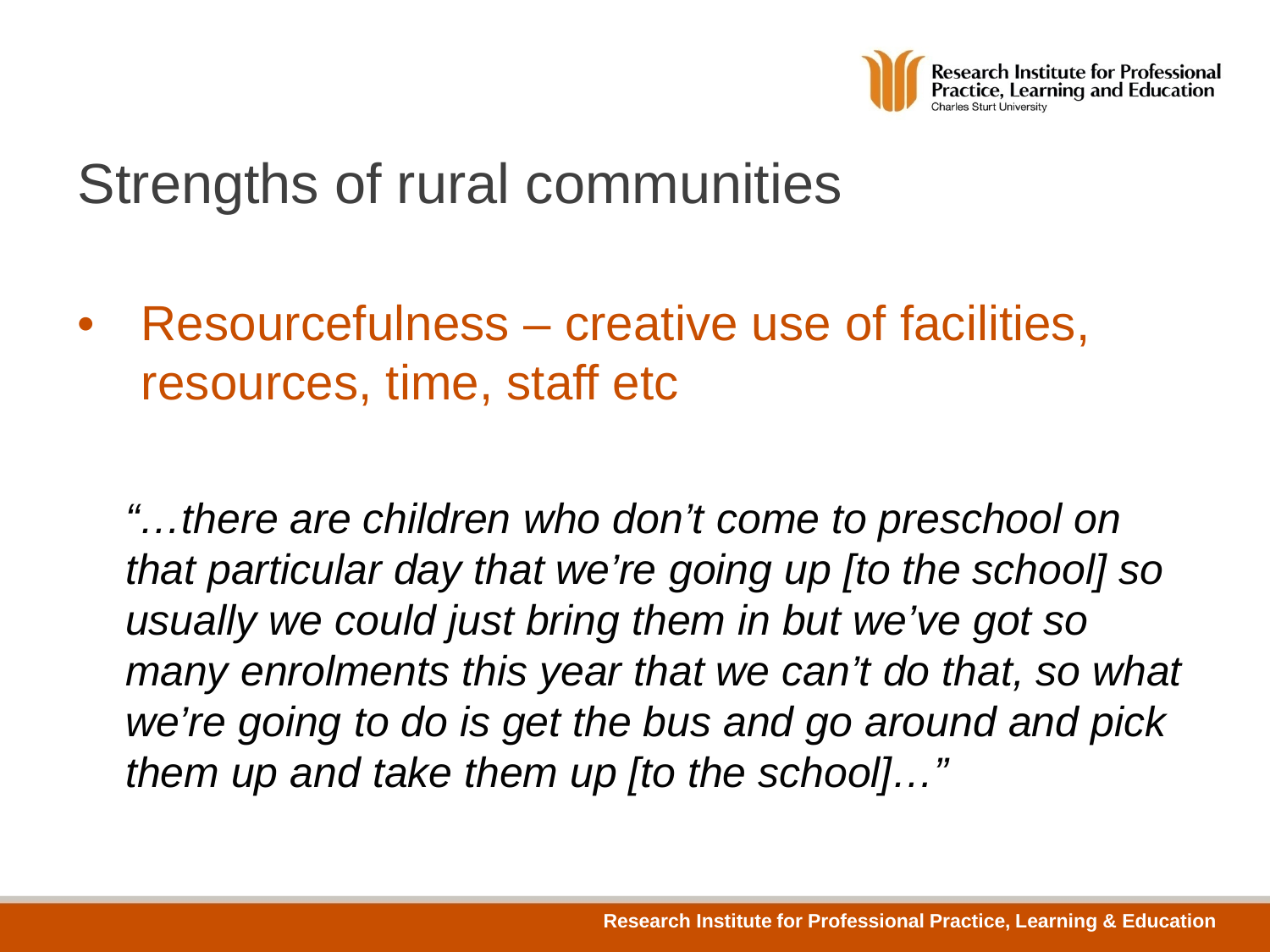

# Challenges of rural communities

- Limited access to resources
- Proximity distance to major centres restricting access to health professionals and other support agencies
- Staffing recruitment, retainment and relieving of staff
- 'Blurred lines' between professional and personal lives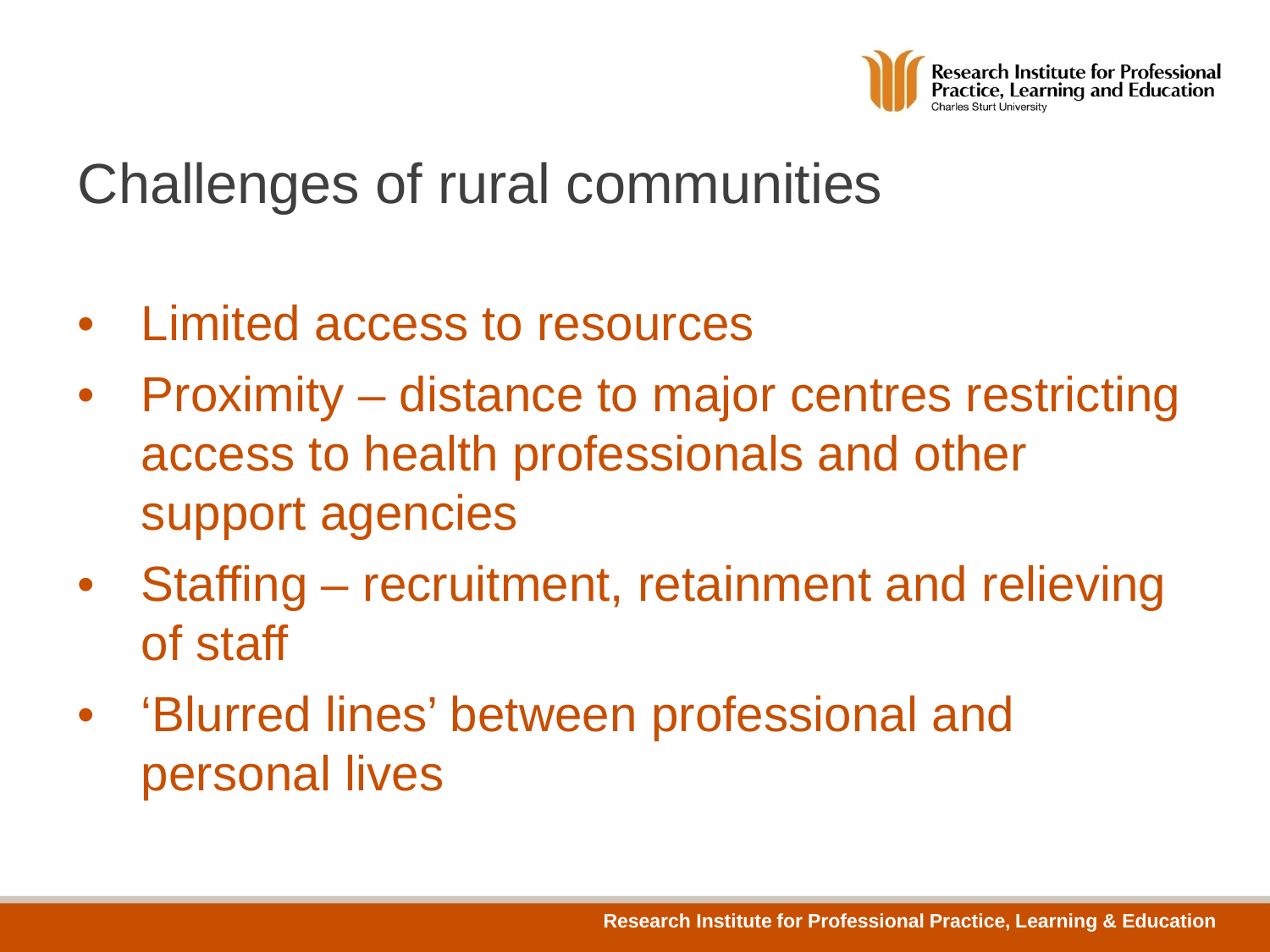

# **Discussion Questions**

- 1. Does it matter whether the two curriculum documents (Early Years Learning Framework and Australian Curriculum) align? Why?
- 2. Is continuity important as children start school? Continuity in what? Why?
- 3. How would you explain the apparent shift from adjustment to skills among educators from 1999 to 2015?
- 4. How does context impact on transition to school?
- 5. Why are transition to school networks effective in some communities and not in others?